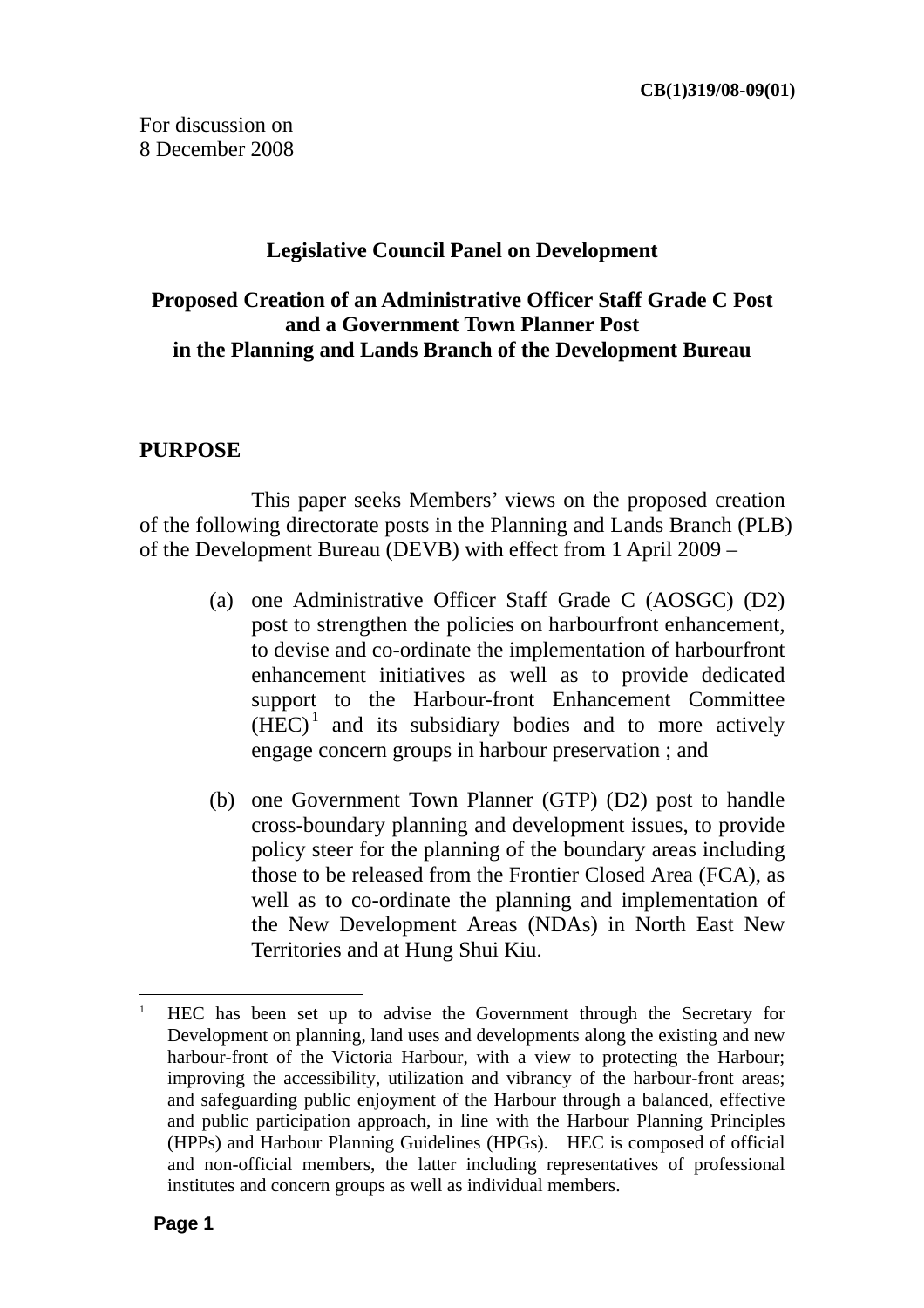## **JUSTIFICATIONS**

## **Creation of an AOSGC Post on Harbourfront Enhancement**

#### Protection and Preservation of Victoria Harbour

2. Victoria Harbour is an important natural asset shared by all the people of Hong Kong. As pledged by the Chief Executive (CE) in the 2008-09 Policy Address, DEVB will co-ordinate the work of different government departments to ensure the effective implementation of projects to beautify and revitalise the harbourfront area. Our ultimate objective is to develop continuous promenades along both sides of Victoria Harbour. Specifically, we will –

- (a) set up a dedicated team in the PLB to be headed by one AOSGC (D2) (designated as the Principal Assistant Secretary (Harbour) (PAS(H)) to handle harbourfront-related planning and land issues;
- (b) co-ordinate inter-departmental efforts on harbourfront planning;
- (c) identify quick-win projects for public enjoyment of the harbourfront as early as possible;
- (d) open up as much unoccupied government land as possible (including, where appropriate, sites now under short term tenancies) for the development of continuous promenades along the harbourfront; and
- (e) strengthen engagement of District Councils, the HEC, harbour preservation groups and the public in identifying and implementing both long-term as well as short-term harbourfront enhancement projects where appropriate.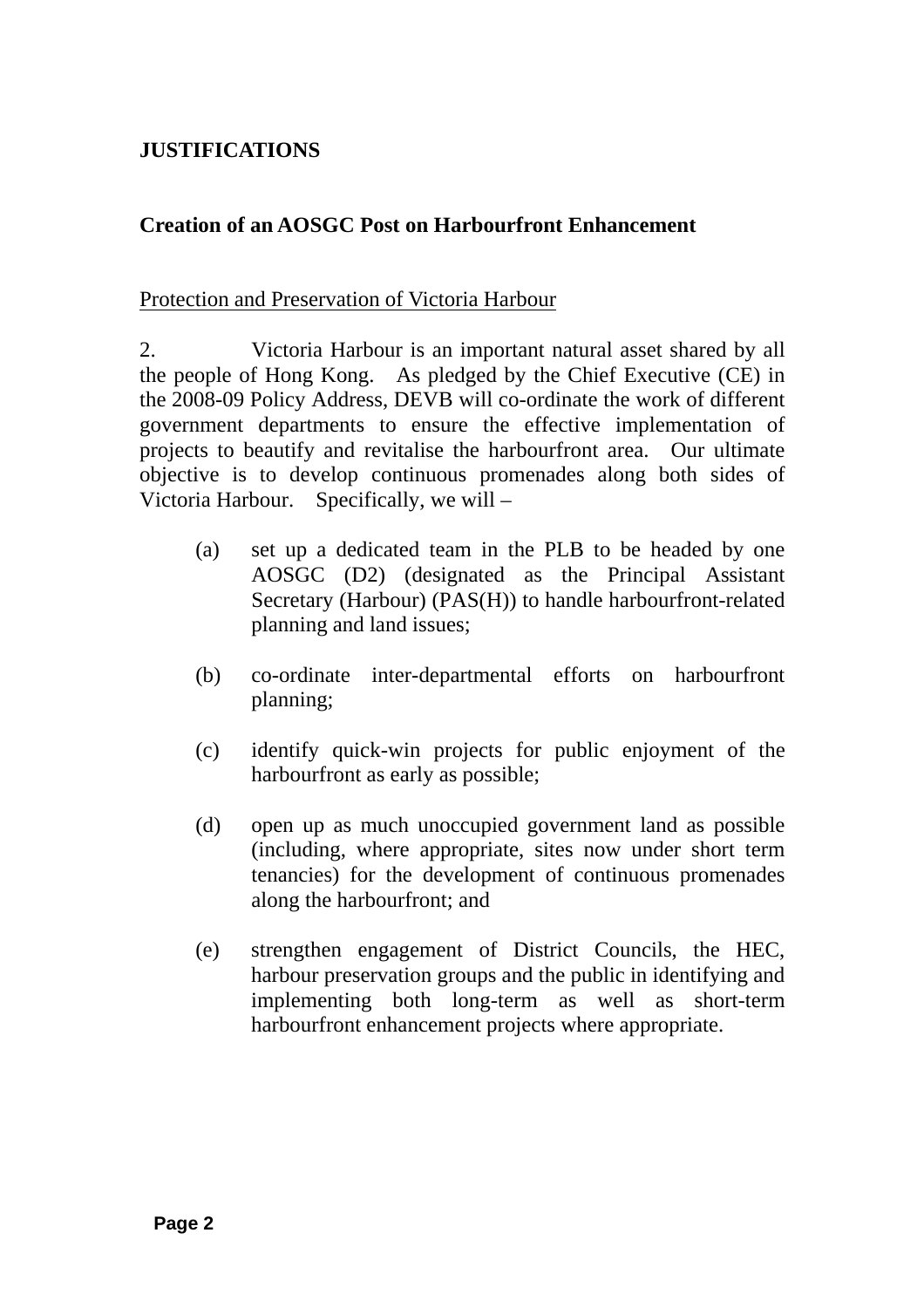Strategies in Formulating and Implementing Harbourfront Enhancement Initiatives

3. There are existing restrictions in the planning and use of waterfront sites. Port-related economic activities and privately-owned harbourfront land have posed constraints to the development of continuous promenades along the waterfront. Existing roads along the harbourfront, such as the Island Eastern Corridor and the Kwun Tong Bypass, also limit the opportunities for harbourfront enhancement and affect the visual appeal of the harbourfront area. Difficulties in identifying project proponents, works agents and management agents have also affected the implementation of harbourfront enhancement proposals.

4. With the policy intent stated in the Chief Executive's 2008-09 Policy Address, we will press ahead with harbourfront enhancement work on a short, medium and long term basis, in consultation with the parties concerned. Building on the success of the temporary promenades in the West Kowloon Cultural District waterfront and the former Wan Chai Public Cargo Working Area (now called the "pet garden"), short term improvements include 'quick-win' projects, such as building a temporary promenade at Kwun Tong Public Cargo Working Area; and improvement of directional signage to the harbourfront, complementing the Hong Kong Tourism Board's Visitor Signage Improvement Scheme. Medium term work includes studying the feasibility of public private partnership to develop the waterfront promenade adjoining the Comprehensive Development Area near the Hung Hom Pier, and developing practicable model(s) for the sustainable management of harbourfront areas in the line with the Harbour Planning Principles and Harbour Planning Guidelines for Government's consideration<sup>2</sup>. Discussions about practicable models are still ongoing. We have an open mind as to the models to be adopted. The aim is to

 $\frac{1}{2}$  As part of the Harbour Plan Review, HEC has endorsed a set of Harbour Planning Principles (HPPs) which aim to serve as guidelines for all individuals and organizations in the planning, preservation, development and management of Victoria Harbour and its harbour-front areas. The Principles are broad in nature and conceptual. To enable relevant stakeholders and members of the public to better understand the intentions and requirements of the Principles, a set of Harbour Planning Guidelines (HPGs) have also been endorsed by HEC. HEC will make reference to the Guidelines in considering and tendering advice on development proposals in and around the Victoria Harbour. Individual project proponents are also encouraged to comply with the Guidelines as far as possible and practicable.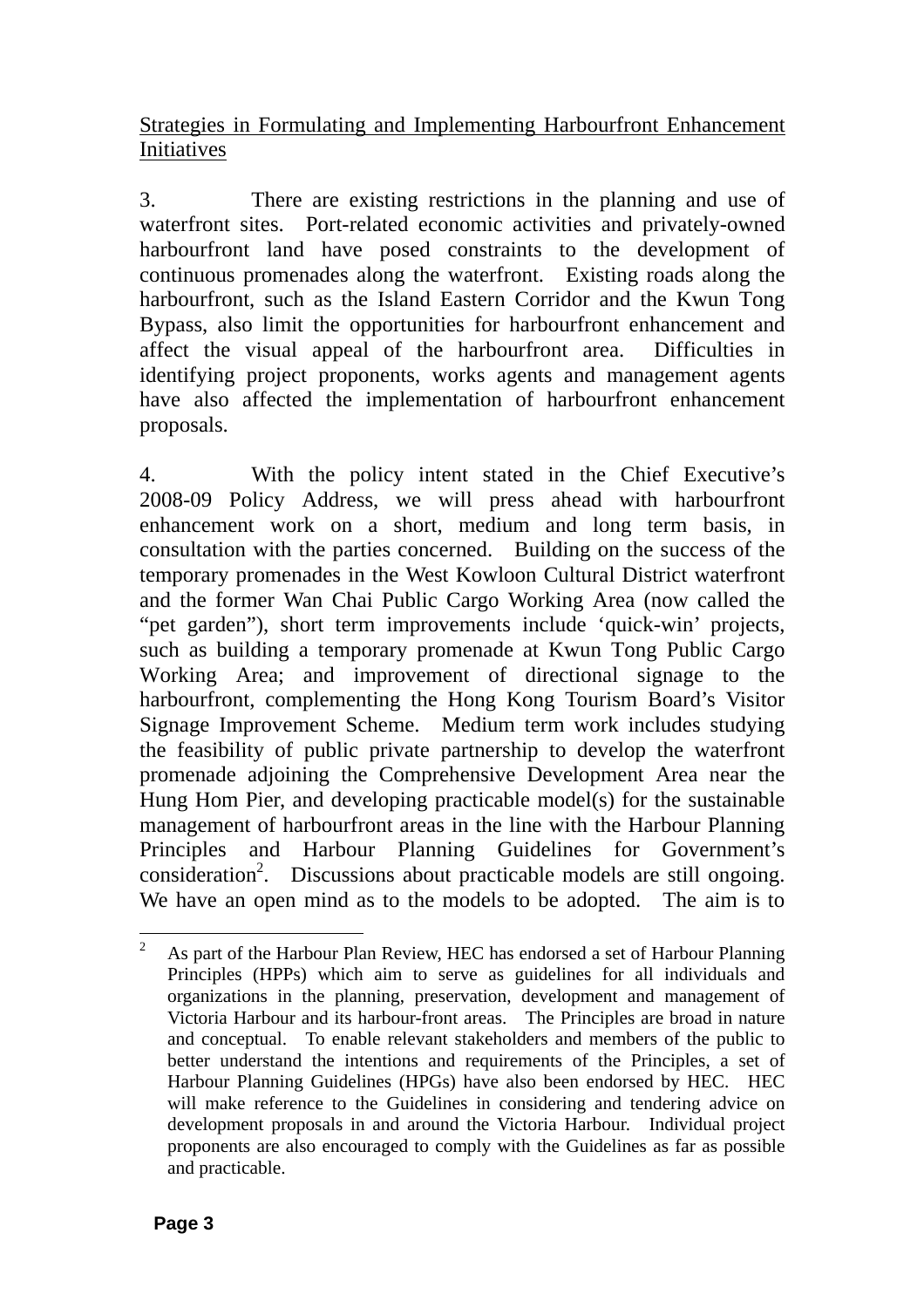provide the most effective and efficient model for the management of a vibrant, accessible and sustainable harbourfront. Possibilities for greater private sector participation and community involvement in the management models for different enhancement projects are being explored by the Task Force on Management Model set up under HEC. The Task Force has already studied the management models of similar projects both locally and overseas. Longer term work includes studies on the beneficial re-use of piers; and improvement to the accessibility of the harbourfront by relocating or setting back existing public facilities which are incompatible with a vibrant waterfront. All these require dedicated co-ordination efforts with different Government bureaux and departments together with the local communities, in terms of project identification, development and implementation, for which PAS(H) will have to focus attention working under the steer of senior colleagues, including the Secretary for Development.

5. Apart from internal co-ordination within Government, public engagement will be an essential part of PAS(H)'s work, and regular and sustained consultation with all stakeholders such as non-government organisations, business groups and District Councils will be conducted on harbourfront enhancement policies as well as individual projects. This aspect of work will require focal attention, dedication and commitment of PAS(H). Furthermore, PAS(H) will also be responsible for supporting the deliberations of the Sub-committee on Harbourfront Planning newly established under the Legislative Council Panel on Development. We understand that the Sub-committee will commence work before the end of the year and its terms of reference will cover the harbourfront areas on both sides of the Harbour.

6. Early implementation of harbourfront enhancement projects would enable the public to better enjoy the harbourfront area thus contributing to a quality city environment. An attractive harbourfront would also enhance Hong Kong's attraction as a tourists' destination.

## Existing Staffing Position

7. Currently, the Deputy Secretary (Planning and Lands)1 is supported by two permanent AOSGC (D2) posts, namely PAS(PL)1, responsible for all land matters, and PAS(PL)2 responsible for all planning matters. All harbour-related planning issues and harbourfront enhancement initiatives come under PAS(PL)2. However, when the workload in respect of harbourfront enhancement started to increase in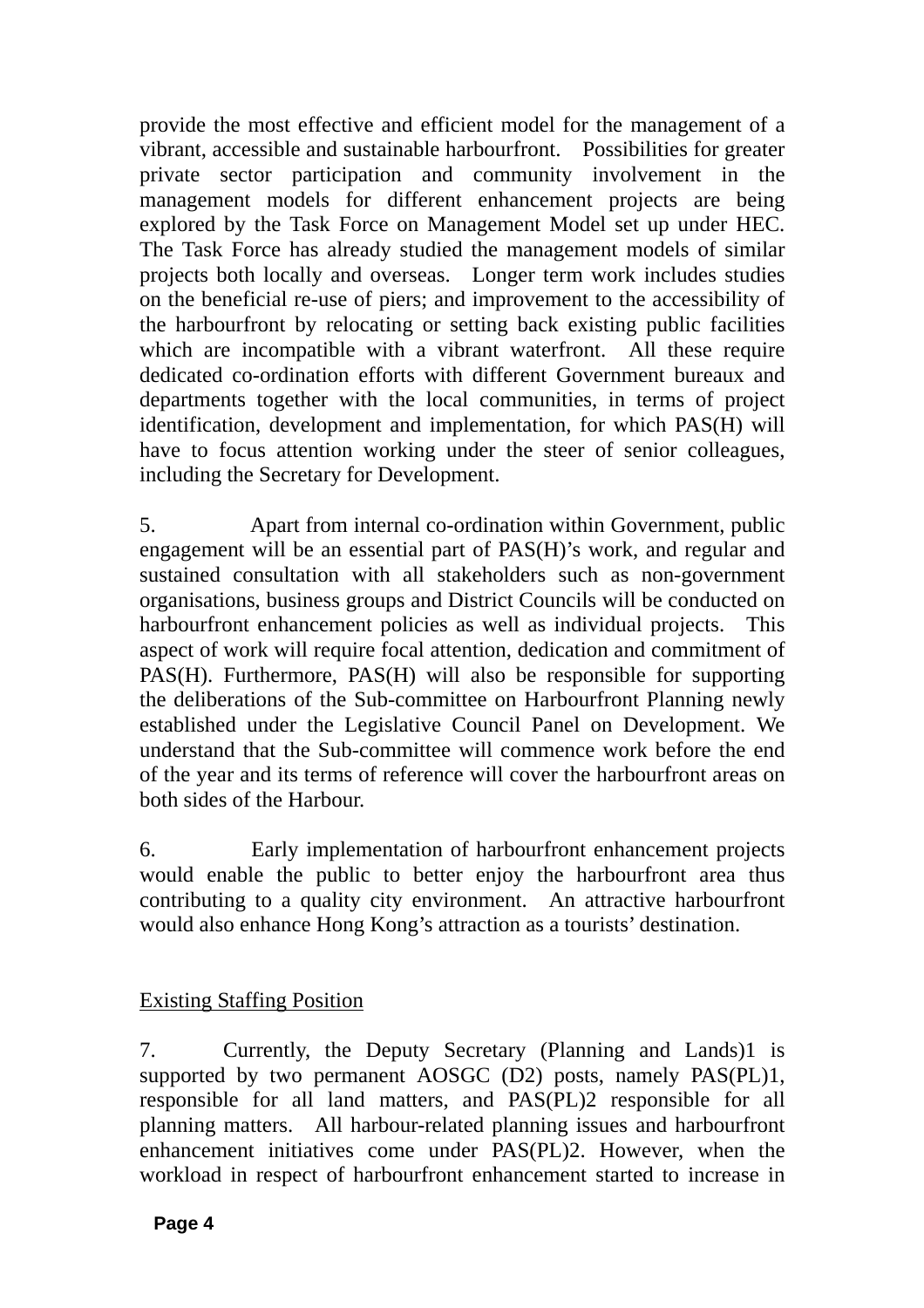2003/04, and when the HEC was established in 2004, no additional support at the Directorate level was provided. This is not satisfactory as PAS(PL)2 oversees all planning work across the territory.

8. PAS(PL)2 is also responsible for all cross-boundary planning issues but, as elaborated below in relation to the proposed creation of the GTP post on cross-boundary planning and development, the workload in this area of work has increased substantially in the past few years, and a supernumerary GTP post has been created in PLB since 1 January 2008 through redeployment of existing manpower resources within the Government to take charge of the work that has moved into full gear following the 2007-08 Policy Address.

9. The proposed creation of the PAS(H) and GTP posts will not completely relieve the surplus workload of PAS(PL)2, because at the same time, with heightened public interest in town planning issues such as development intensity and height controls, enhanced policy input is required for territorial studies, in district-specific matters as well as individual development projects, with a much greater degree of interface with the public. Planning policy input is also required not only for major development projects such as Central Reclamation Phase III and Wanchai Development Phase II but also infrastructure projects that do not fall under Development Bureau, for example, the various major railway projects that are coming on stream and that would affect land use planning in the districts concerned. Furthermore, as the development of Hong Kong as a city matures, land use planning to meet with the competing demands under different policy objectives becomes increasingly complex to resolve and the community has increasingly placed high expectations for a better planned living environment both within their local living areas as well as Hong Kong as a whole.

10. Other than harbour-related duties, PAS(H) will take over responsibility for the Town Planning Appeal Board from PAS(PL)2. The Appeal Board, dealing with appeals against Town Planning Board (TPB) decisions, has been placed under PAS(PL)2 since 2006 for administrative convenience. The opportunity is now taken to separate policy responsibility for the Town Planning Appeal Board from the Town Planning Board. The Town Planning Appeal Board is an independent statutory body set up under the Town Planning Ordinance, Cap. 131 to consider town planning applications rejected by the Town Planning Board. In the past few years, the cases that came before the Town Planning Appeal Board have become more complicated and complex. Also, she would, under item 1 of Annex 1, take over from PAS(PL)1 the task of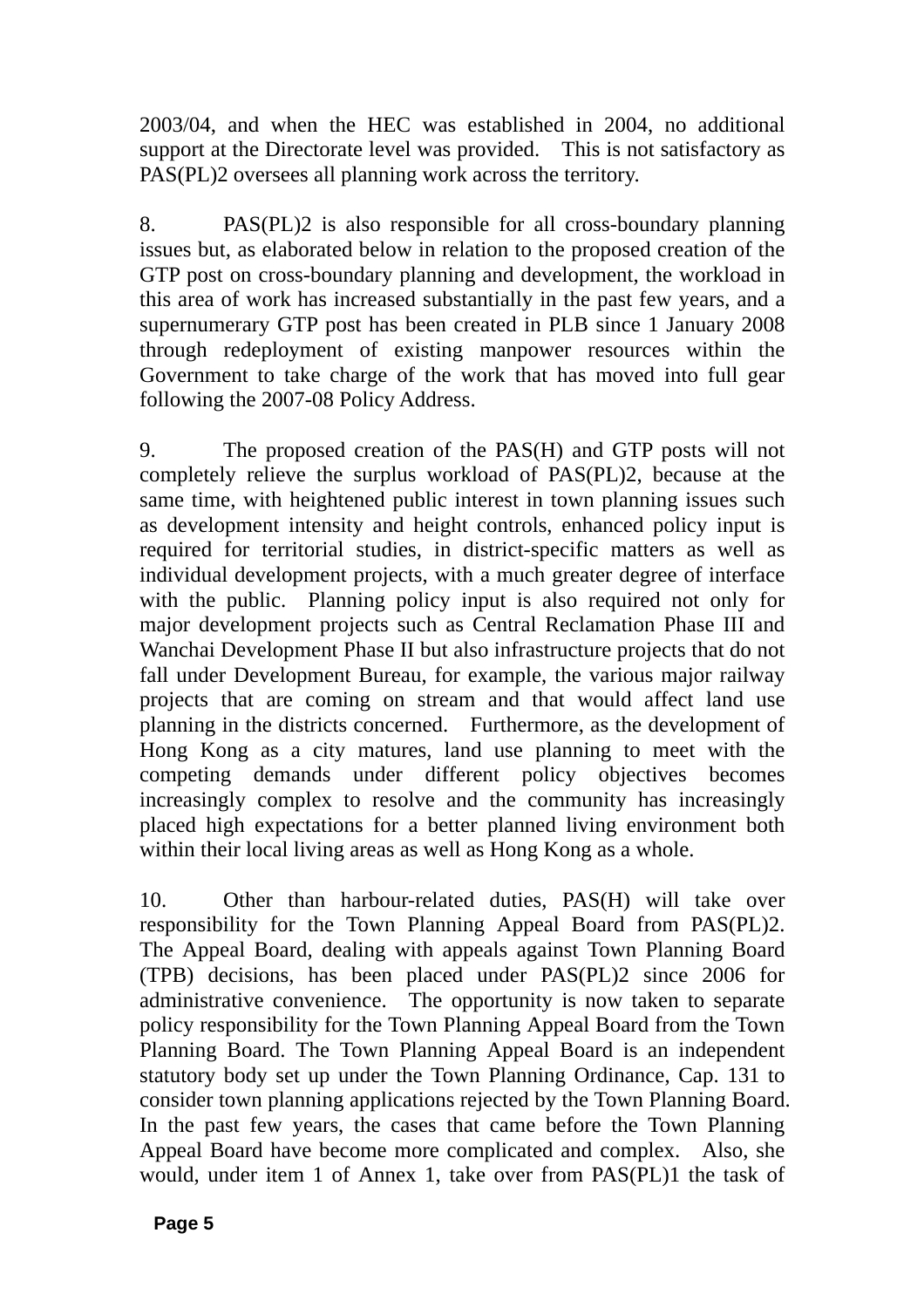considering applications for commercial concessions at franchised ferry piers, and handling interface with those at licensed ferry piers.

11. We will also take the opportunity to rationalize the division of work between PAS(PL)1 and PAS(PL)2. PAS(PL)1 is responsible for all land administration matters and her schedule is heavily overloaded. Since the post was created in 1981, there has been a substantial increase of workload in view of the development of land administration matters in Hong Kong for the past 20 more years. However, there has not been a corresponding increase of human resources capacity. With the proposed creation of the PAS(H) and GTP posts, we propose to rationalise the duties such that PAS(PL)2 may take over some of the responsibilities of PAS(PL)1, as planning aspects of the work are at an earlier stage and could be linked with the land administration side more conveniently. Please refer to the existing and revised job descriptions of the two posts at Annexes 5 to 8.

12. Given the growing public interest in land administration issues and the increase in workload on the land administration purview, PAS(PL)1 will have to give greater attention to item 3 of Annex 8 relating to resumption and clearance associated with new infrastructural projects, such as the Guangzhou-SZ-HK Express Rail Link (XRL), and sewerage projects, such as the Lam Tsuen and Kau Lung Hang sewerage project. We consider that there is room for rationalizing and streamlining PAS(PL)1's duties by redistributing the following tasks to PAS(PL)2 –

- (a) tasks which are related to reduction in development intensities. These should come under item 1 of Annex 6;
- (b) tasks with certain planning angles, such as the Co-ordinating Committee on Potentially Hazardous Installations; and
- (c) tasks relating to the preparation of Orders under the Hong Kong Airport (Control of Obstructions) Ordinance, the creation of easements in or over land under the Electricity Networks (Statutory Easements) Ordinance and the adaptation of the Occupiers Liability Ordinance.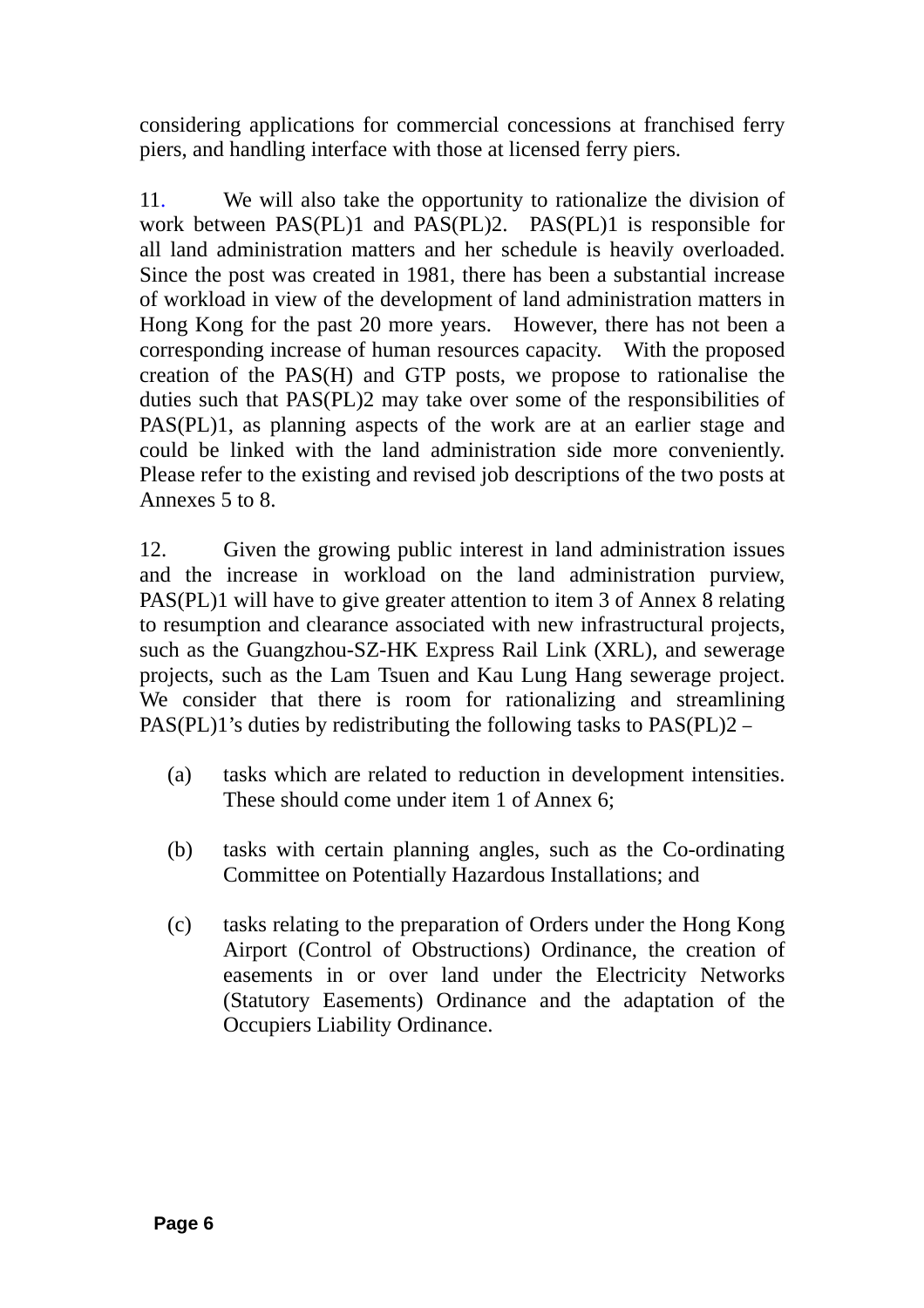## Proposal

13. To achieve our commitment in protection and preservation of Victoria Harbour, we will set up a new Harbour Unit in the PLB of DEVB to be headed by the new PAS(H) who will be supported by two additional non-directorate posts, viz. one Administrative Officer and one Personal Secretary I (PSI). In addition, one Senior Administrative Officer and one Senior Executive Officer will work under the Harbour Unit through internal redeployment. The proposed job description of the PAS(H) is at **Annex 1**.

#### **Creation of a GTP Post on Cross-boundary Planning and Development**  Annex 1

Increasing Importance of Cross-boundary Development

14. In the 2007-08 and 2008-09 Policy Addresses, the CE has stressed the importance of accelerating infrastructural development and strengthening cross-boundary infrastructure co-operation as a means to sustain Hong Kong's economic growth. The accelerating pace of economic integration between Hong Kong and the Mainland, particularly the Guangdong Province has been manifested, through enhanced co-operation through the Guangdong/Hong Kong Co-operation Joint Conference and Pan Pearl River Delta (PRD)<sup>3</sup> Forum. Previous co-operation between Guangdong was mainly confined to the construction of cross-boundary infrastructure on a project-by-project basis, whilst the partnership approach today is heading towards a wide front of areas including overall planning of the boundary district, establishment of a high level joint task force between the Hong Kong and Shenzhen Governments to liaise matters of mutual benefits, co-ordinating the development of boundary control points on two sides, planning of the Greater  $\overrightarrow{PRD}^4$  etc. Such a trend has given rise to the demand for a more co-ordinated and integrated forward planning for the future development of Hong Kong, the Hong Kong-Shenzhen metropolis and the Greater PRD Region. In tandem with this is an increasing need for a robust regional development strategy and framework, an effective inter-Government liaison mechanism to foster more co-ordinated and

 $\overline{3}$ 3 The Pan PRD includes 9 provinces in southwestern and southern China, Hong Kong and Macau.

<sup>4</sup> The Greater PRD includes not only the 9 major Mainland cities like Guangzhou and Shenzhen in the PRD but also the two Special Administration Regions of Hong Kong and Macau.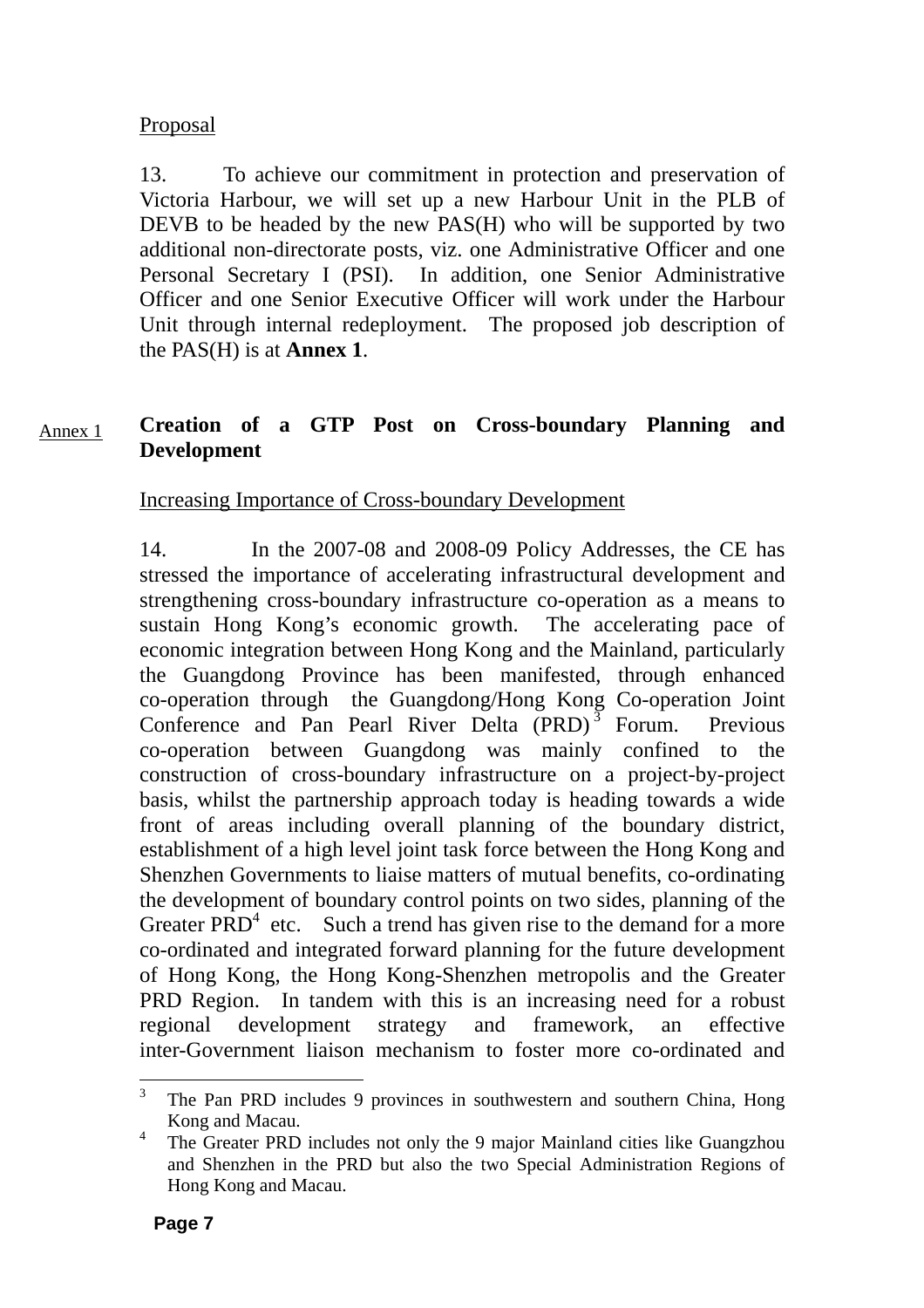synchronised infrastructural planning and development of the two cities of Hong Kong and Shenzhen and the wider PRD Region.

## Growing Strategic Importance of the NDAs

15. Also in the 2007-08 Policy Address, the CE pledged to revive the planning and engineering studies on the NDAs at Kwu Tung North, Fanling North, Ping Che/Ta Kwu Ling and at Hung Shui Kiu. These NDAs will be required to ease pressure on developed areas and meet the demand for land arising from population growth. They will provide land for various uses such as housing, employment, high-value added and non-polluting industries. Moreover, the planning and development of these NDAs would need to take into account their physical proximity with the boundary district and thus the strategic role they may perform in the overall development of Hong Kong. For example, the Ping Che/Ta Kwu Ling NDA is close to the proposed Liantang/Heung Yuen Wai Boundary Control Point which is scheduled for operation in 2018, and the Kwu Tung North NDA is relatively close to the Lok Ma Chau Loop where Hong Kong and Shenzhen are joining hands to co-develop on the basis of mutual benefits.

## Current Situation

16. Over the past year, significant progress has been made on various fronts which has contributed to continuing cross-boundary infrastructural development, further regional co-operation and integration across the boundary, and development of the NDAs. Such progress which is driven or supported by the Development Bureau (DEVB) is briefly summarised below –

(a) Co-ordinating Committee on Cross-boundary Infrastructural Development (CCCID)

Established in March 2008, the CCCID is under the chairmanship of the Chief Secretary with Secretaries of concerned bureaux as its members, with its secretariat provided by Planning Department with close supervision of DEVB. The Committee is tasked to formulate an integrated cross-boundary infrastructure development strategy, strengthen the planning and co-ordinating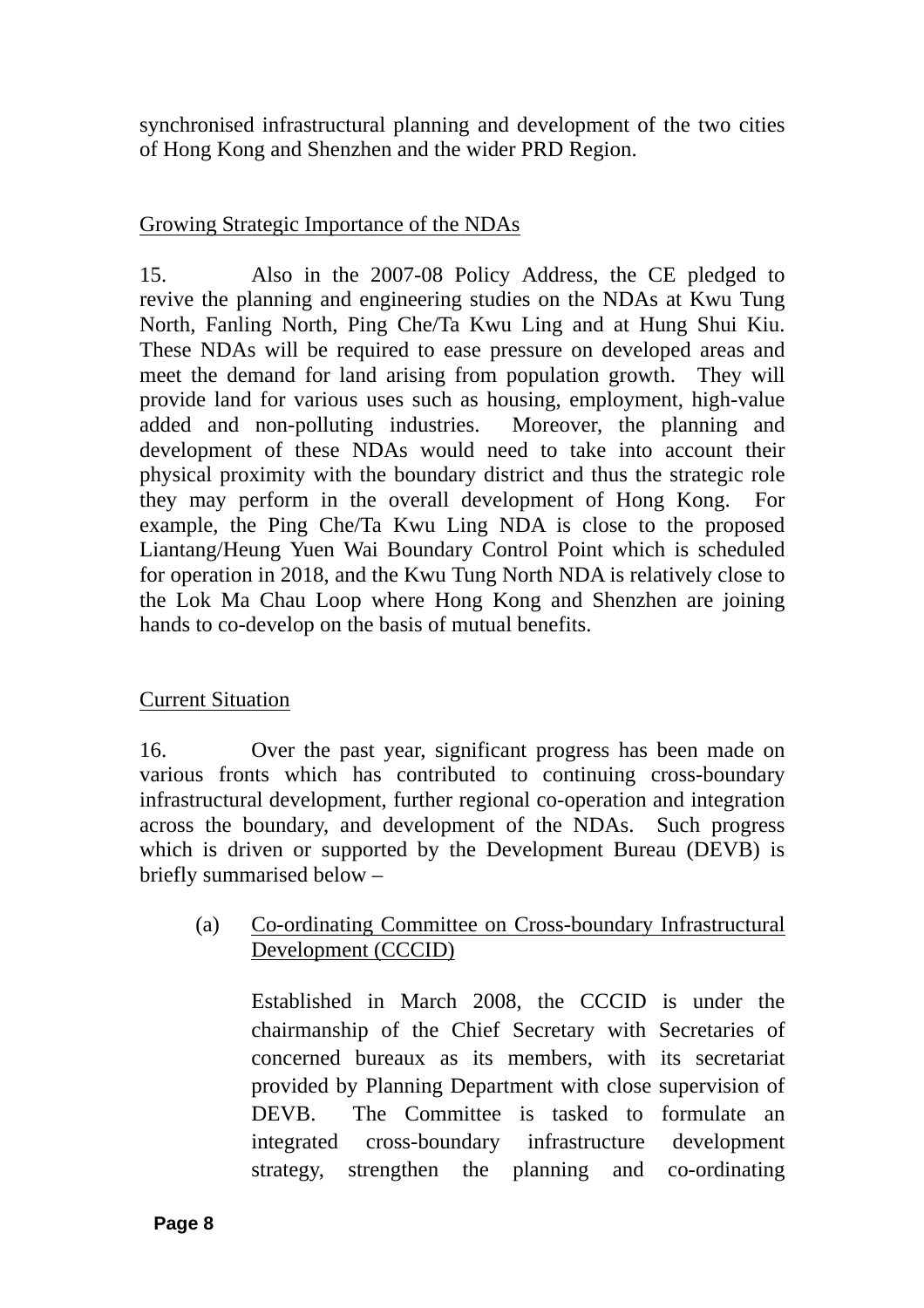capabilities in related infrastructure developments, and consider various major cross-boundary infrastructure development issues that span across different policy areas. It has provided an important platform for deliberating key issues and strategies for important cross-boundary infrastructure development.

## (b) Hong Kong-Shenzhen Joint Task Force on Boundary District Development

 Under the "Co-operation Agreement on Recently Initiated Major Infrastructural Projects" signed by Hong Kong and Shenzhen on 18 December 2007, the Hong Kong-Shenzhen Joint Task Force on Boundary District Development (Joint Task Force) was set up to co-ordinate, liaise and steer work on the studies in relation to the planning and development of land in the boundary district. The Joint Task Force is headed by the Secretary for Development and Executive Deputy Mayor of Shenzhen. It has met twice making good progress and is scheduled to hold two regular meetings in a year to discuss issues of mutual concerns. Four working groups have been formed to expedite the planning and development of the Liantang/Heung Yuen Wai Boundary Control Point and Lok Ma Chau Loop.

## (c) Liantang/Heung Yuen Wai Boundary Control Point and its Connecting Road

 On 18 September 2008, the Joint Task Force agreed to the construction of the new Control Point, which would enhance passenger and cargo flows and strengthen the linkage between Hong Kong/Shenzhen and the eastern part of Guangdong as well as adjoining provinces like Jiangxi and Fujian. Scheduled for operation by 2018, the new boundary control point would further extend the economic hinterland of Hong Kong and Shenzhen. It also carries strategic and macroscopic implications on the long-term development of Hong Kong and Shenzhen. The agreement to proceed with the development of a new control point has marked a substantive achievement in cooperation in boundary development. Detailed layout planning, engineering investigation and environmental impact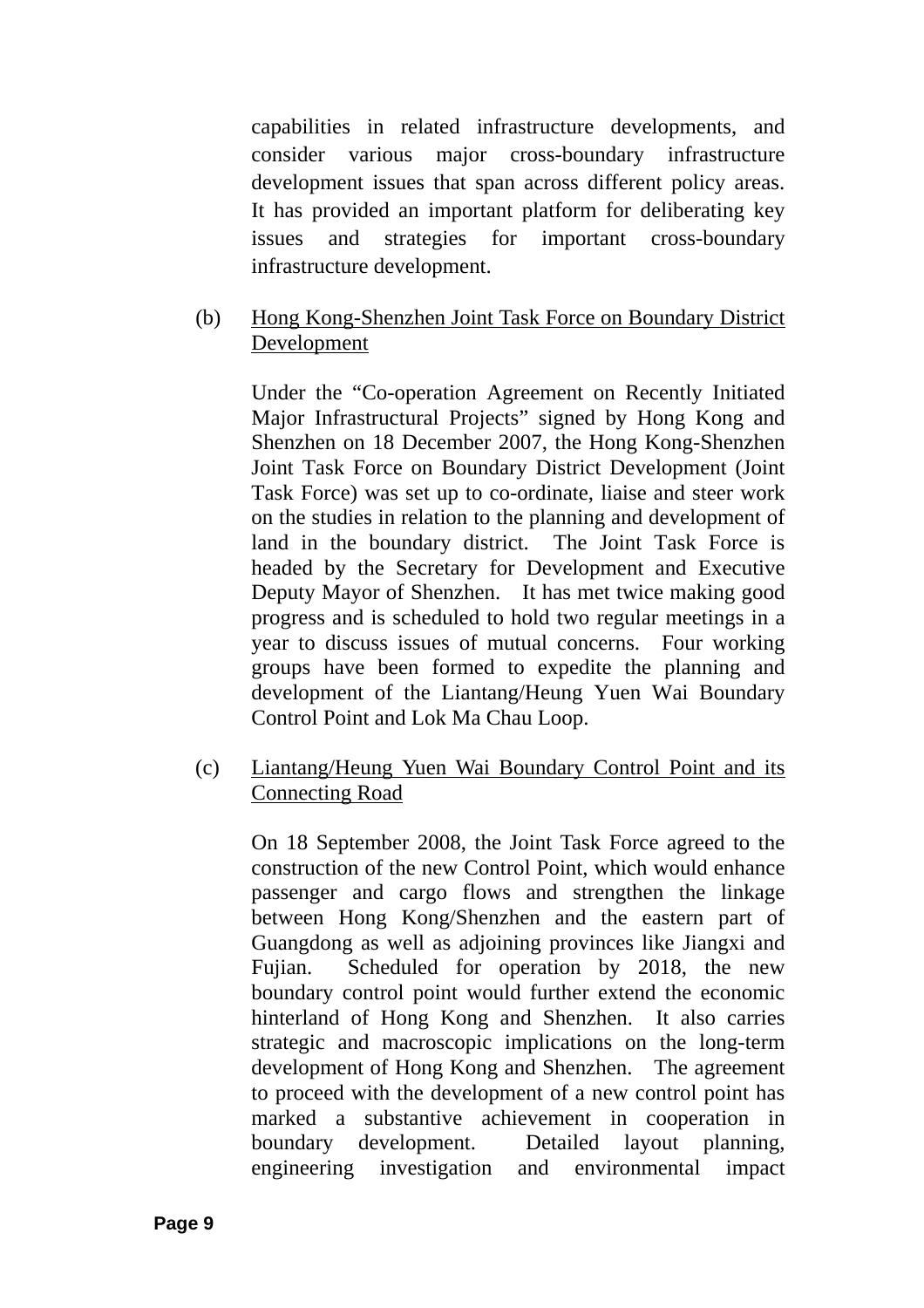assessment of the new control point will commence in early 2009.

## (d) Lok Ma Chau Loop

 Hong Kong and Shenzhen carried out a public engagement exercise in both sides respectively on the future land use of the Lok Ma Chau Loop in June and July 2008. Amongst various uses proposed, higher education, research and development of new high technology, and cultural and creative industries received wide support from the communities of both sides. We are assessing these proposals in greater depth and consulting stakeholders on the feasibility of various proposals. A comprehensive planning and engineering study on the Loop will commence in mid-2009, for completion in end 2011.

## (e) Planning and Engineering Feasibility for the NDAs

We commissioned the Planning and Engineering Study on the North East New Territories NDAs in June 2008, for completion in end 2010. The main tasks of the study include preparation of Recommended Outline Development Plans and Recommended Layout Plans, carrying out preliminary design of engineering works, formulation of implementation strategies for the NDAs, and undertaking associated site investigation including supervision. We have just commenced the Stage 1 Public Engagement Exercise in November 2008.

As regards the Hung Shui Kiu NDA, we will commence a similar planning and engineering study in mid-2009, for completion in 2011.

## (f) Study on Land Use Planning for the Closed Area

In September 2006, the Government announced the results of the review of the coverage of the FCA, proposing to reduce the FCA land coverage from about 2 800 hectare to about 800 hectare. Taking account of the comments received during the consultation exercise conducted from September to November 2006, the Government announced in January 2008 the finalised plan of further reducing the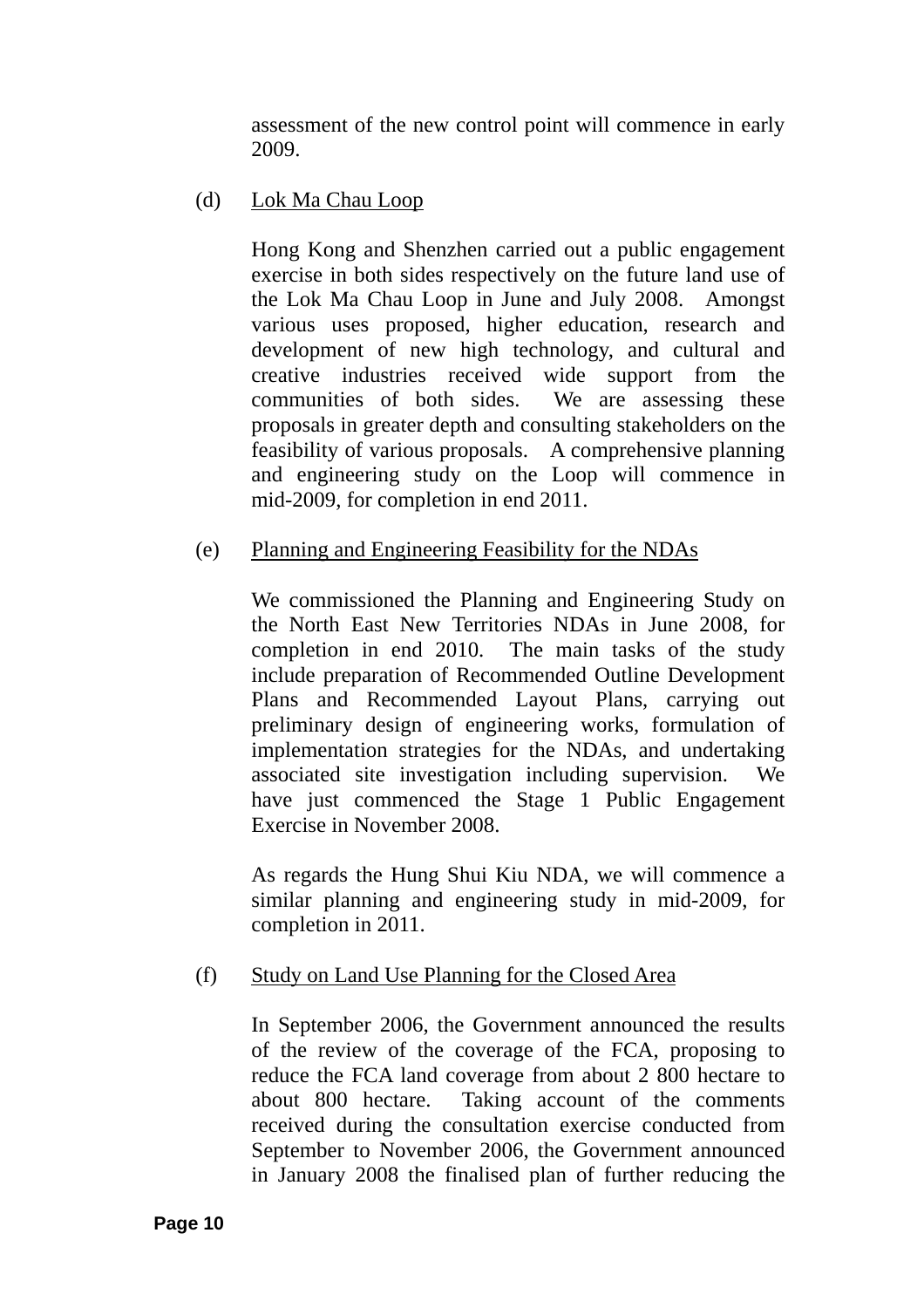FCA coverage to about 400 hectare. The new FCA boundary will come into effect in phases to tie in with the phased completion of the construction of the proposed boundary fences and associated works for safeguarding the security of the boundary. The first phase is anticipated to be completed around end 2010, and the last phase, around end 2012.

In September 2007, the Government commissioned consultants to carry out a study with a view to formulating a planning framework based on the sustainable development principles. Such planning framework will provide guidance for the conservation and development of the large area to be released from the FCA and for preparation of statutory town plans before the new FCA boundary comes into effect. The Stage I public engagement exercise on the draft concept plan has been completed. Taking into account the public comments received, the proposals in the draft Concept Plan is being refined for incorporation into the Draft Development Plan which is scheduled for public consultation in April 2009.

17. Owing to the heavy commitment of PAS(PL)2 on other local planning policy issues, a supernumerary GTP post has been created in PLB since 1 January 2008 through temporary redeployment of existing manpower resources to take charge of the work set out in paragraphs 14-16 above. In view of the increasing workload and the permanent nature of the new duties, we consider it necessary to have a permanent D2 post dedicated at the bureau level to continue the much-needed policy effort and co-ordinate various on-going and forthcoming initiatives in relation to cross-boundary planning and planning for the boundary district. The officer will liaise closely with senior officials in the Mainland and carry forward various planning and development projects in a timely and effective manner. He will also co-ordinate a wide range of tasks in relation to LegCo and ExCo submissions, engagement of the public in new policy initiatives, securing of funding sources, and monitoring the work of concerned departments in taking forward the ongoing and forthcoming cross-boundary of planning initiatives. Such tasks could only be effectively accomplished by a directorate staff at the bureau level. The above work is recurrent in nature and justifies the provision of a full time GTP. Given the nature of the work involved, it is appropriate to have a professional town planner at a sufficiently senior level and acquainted with planning and development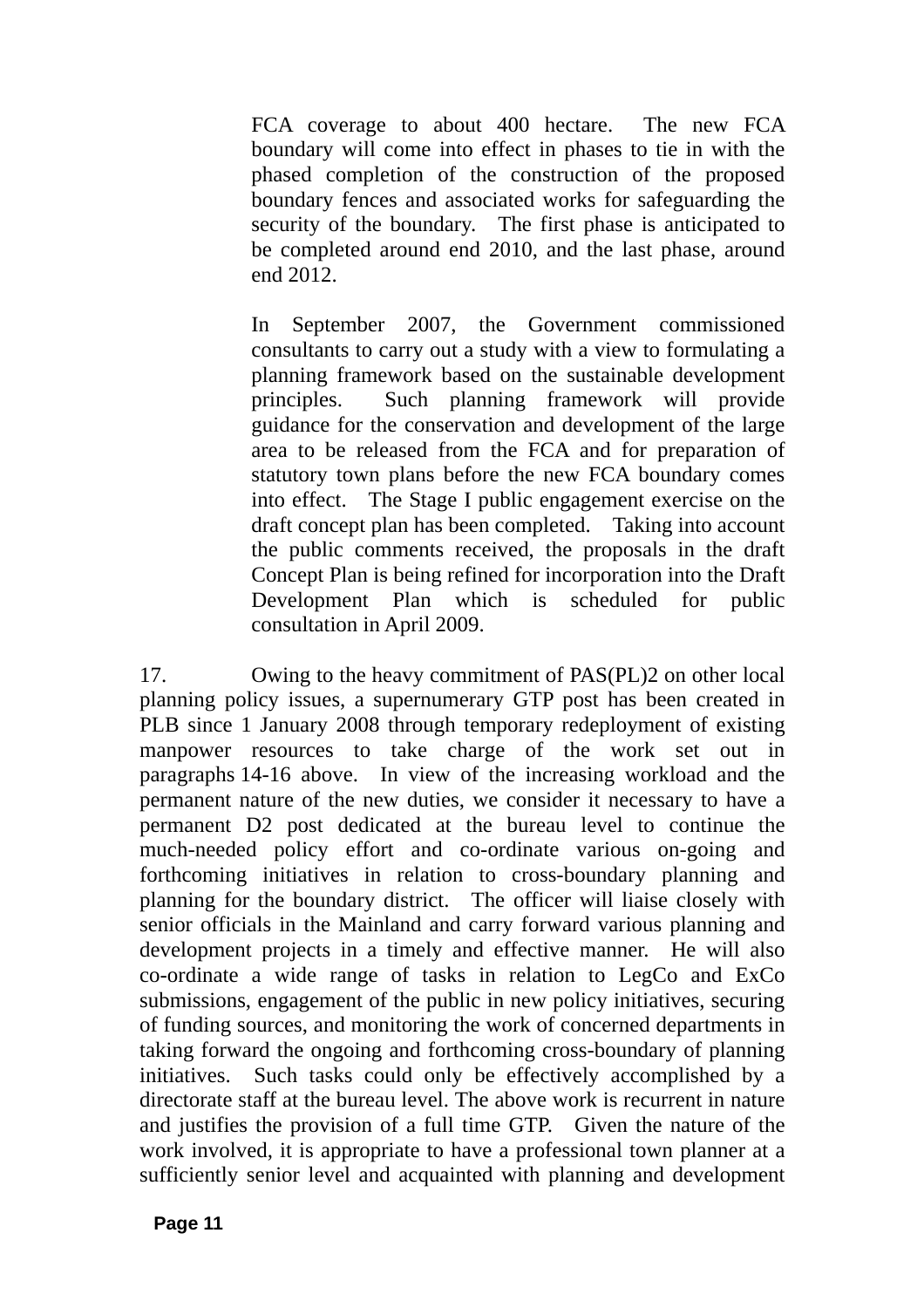knowledge of both Hong Kong and the Mainland to take up the post.

18. In the light of the anticipated tremendous increase in workload as well as the importance and complexities of duties in connection with cross-boundary planning and the need for co-ordinating various planning studies and projects, we consider it necessary to create a GTP post to take up the policy matters.

## Existing Staffing Position

19. In view of the fact that the tasks involved are complex, time-critical with wide-ranging implications, we have made available a supernumerary GTP post to handle the tasks through redeployment of existing manpower resources within the Government. We have reviewed this temporary arrangement and find that there is a need to create a permanent GTP post to provide policy steer on cross-boundary related planning issues. As the existing manpower of the Development Bureau is already fully committed, it is not feasible to meet the staff requirement through redeployment of existing resources.

## Proposal

Annex 2

20. In the light of the above, we propose to create a new GTP post to assist in formulating strategies and policies in facilitating cross-boundary planning and infrastructure developments, and handling issues arising from Guangdong/Hong Kong Co-operation Joint Conference and the Pan PRD Forum; ensuring smooth operation of the CCCID and the Joint Task Force; providing policy steer for the comprehensive consultancy study to be carried out jointly by Hong Kong and Shenzhen Governments; and handling planning policy issues of major cross-boundary infrastructural projects, NDAs, the planning study on land to be released from the FCA. The job description of the proposed GTP post is at **Annex 2**. The proposed GTP will be supported by two additional non-directorate posts, viz. one Senior Town Planner and one PSI.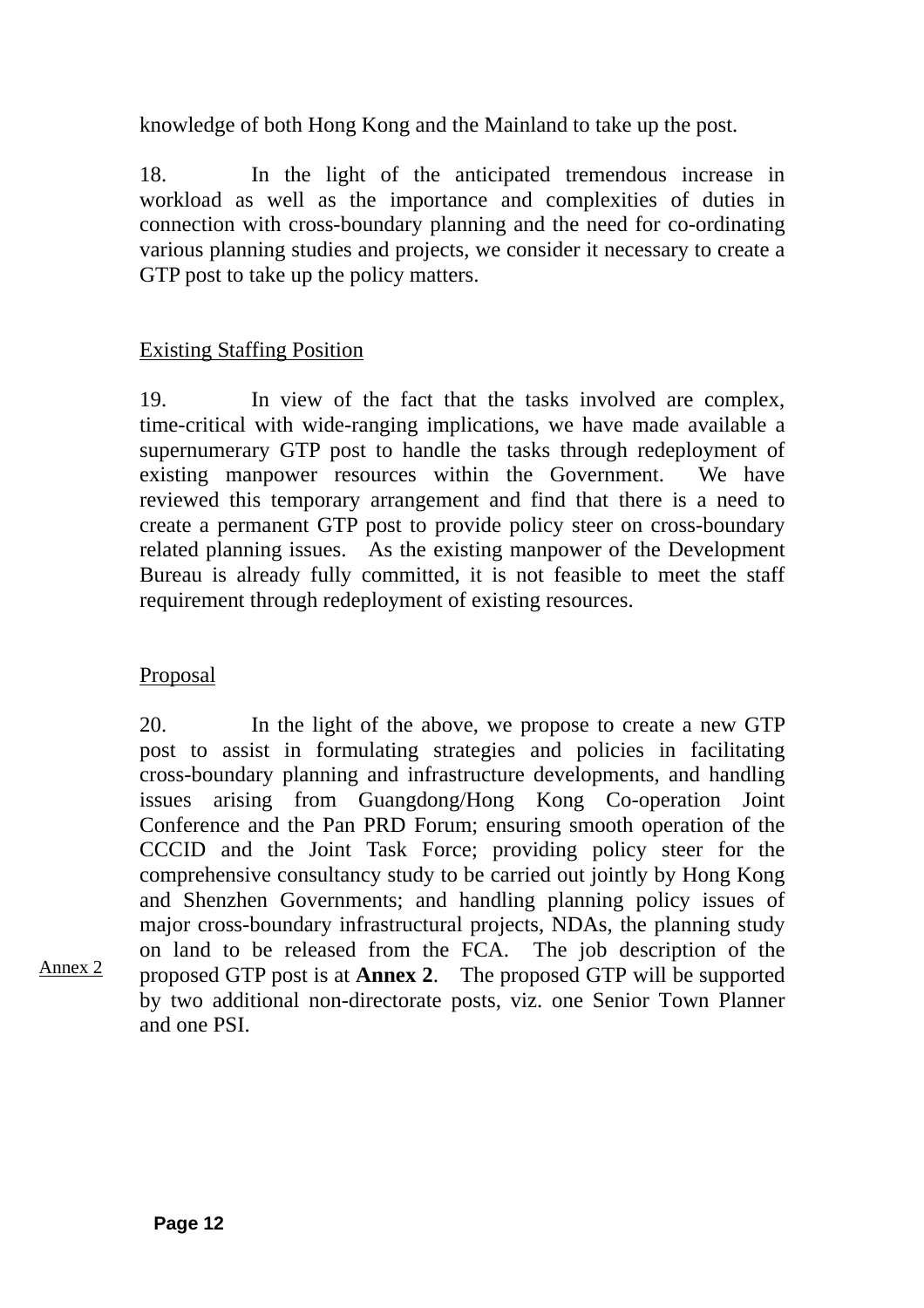#### **Structure of the PLB**

21. The existing and the proposed organisation charts of the PLB are at **Annex 3** and **Annex 4** respectively. Annex 3 Annex 4

> 22. With the creation of the PAS(H) post, PAS(PL)2 can concentrate on non-cross-boundary related planning issues. The existing and revised job descriptions of PAS(PL)2 are at **Annex 5** and **Annex 6**, and the existing and revised job descriptions of PAS(PL)1 are at **Annex 7** and **Annex 8**.

Annex 6 Annex 7

Annex 5

Annex 8

## **FINANCIAL IMPLICATIONS**

23. The proposed creation of the AOSGC and GTP posts will bring about an additional notional annual salary cost at mid-point of \$3,036,000, as follows -

| Rank         | <b>Notional Annual Salary</b><br><b>Cost at Mid-point</b> | No. of post |
|--------------|-----------------------------------------------------------|-------------|
| AOSGC (D2)   | 1,518,000                                                 |             |
| GTP(D2)      | 1,518,000                                                 |             |
| <b>Total</b> | 3,036,000                                                 |             |

The additional full annual average staff cost, including salaries and on-cost, for these two posts is \$4,044,000. The proposal is covered in ECI(2008-09)7 on "Update on Overall Directorate Establishment Position" issued by the Administration in November 2008.

24. As for the four additional non-directorate posts mentioned in paragraphs 13 and 20, the notional annual salary cost at mid-point and full annual average staff cost, including salaries and on-cost, are \$2,339,000 and \$2,734,000 respectively. We will include the necessary provision in the 2009-10 Draft Estimates to meet the cost of this proposal.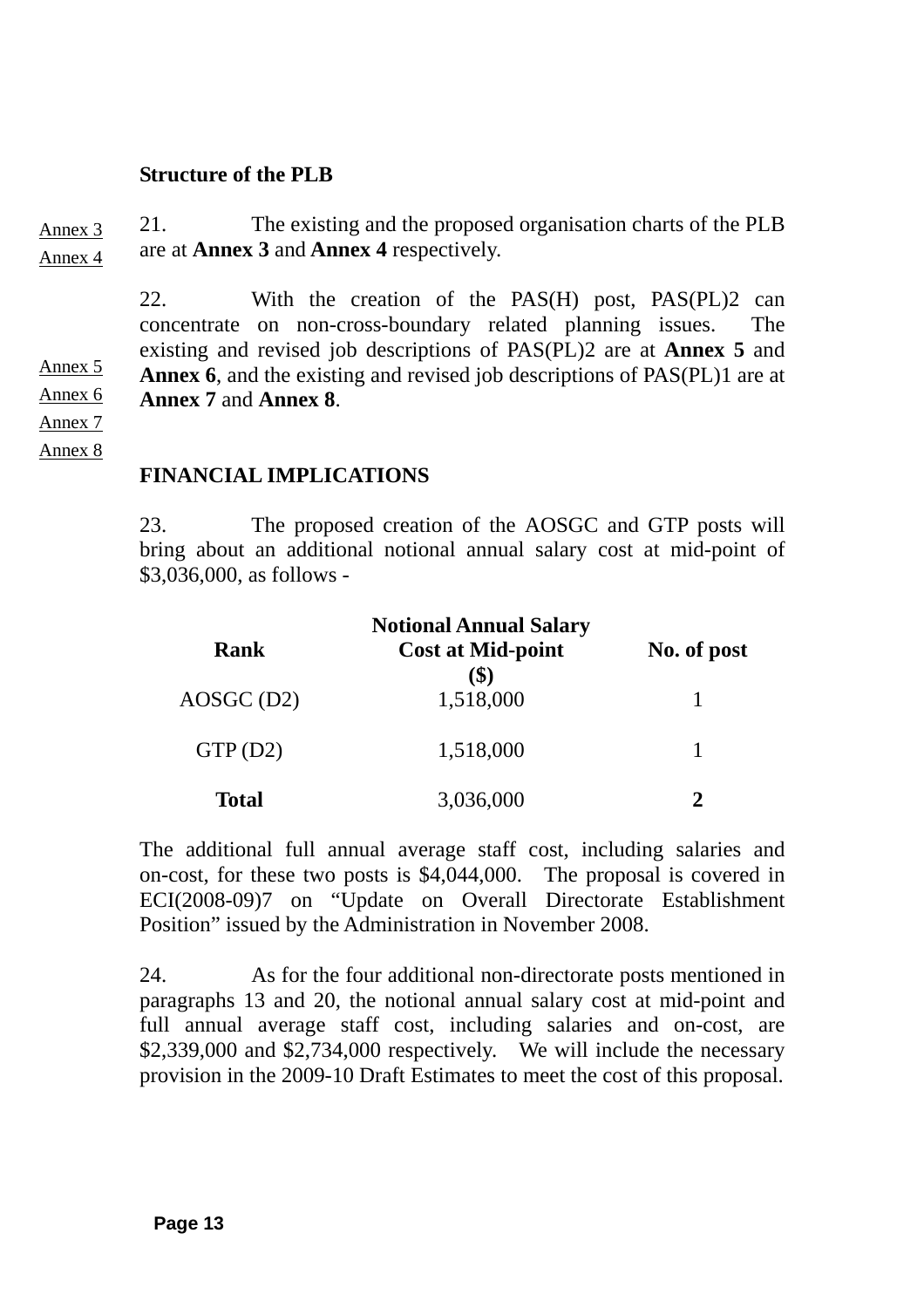## **ADVICE SOUGHT**

25. Members are invited to comment on the proposal. Subject to Members' support, we will seek the approval of Establishment Subcommittee/Finance Committee.

**Development Bureau December 2008**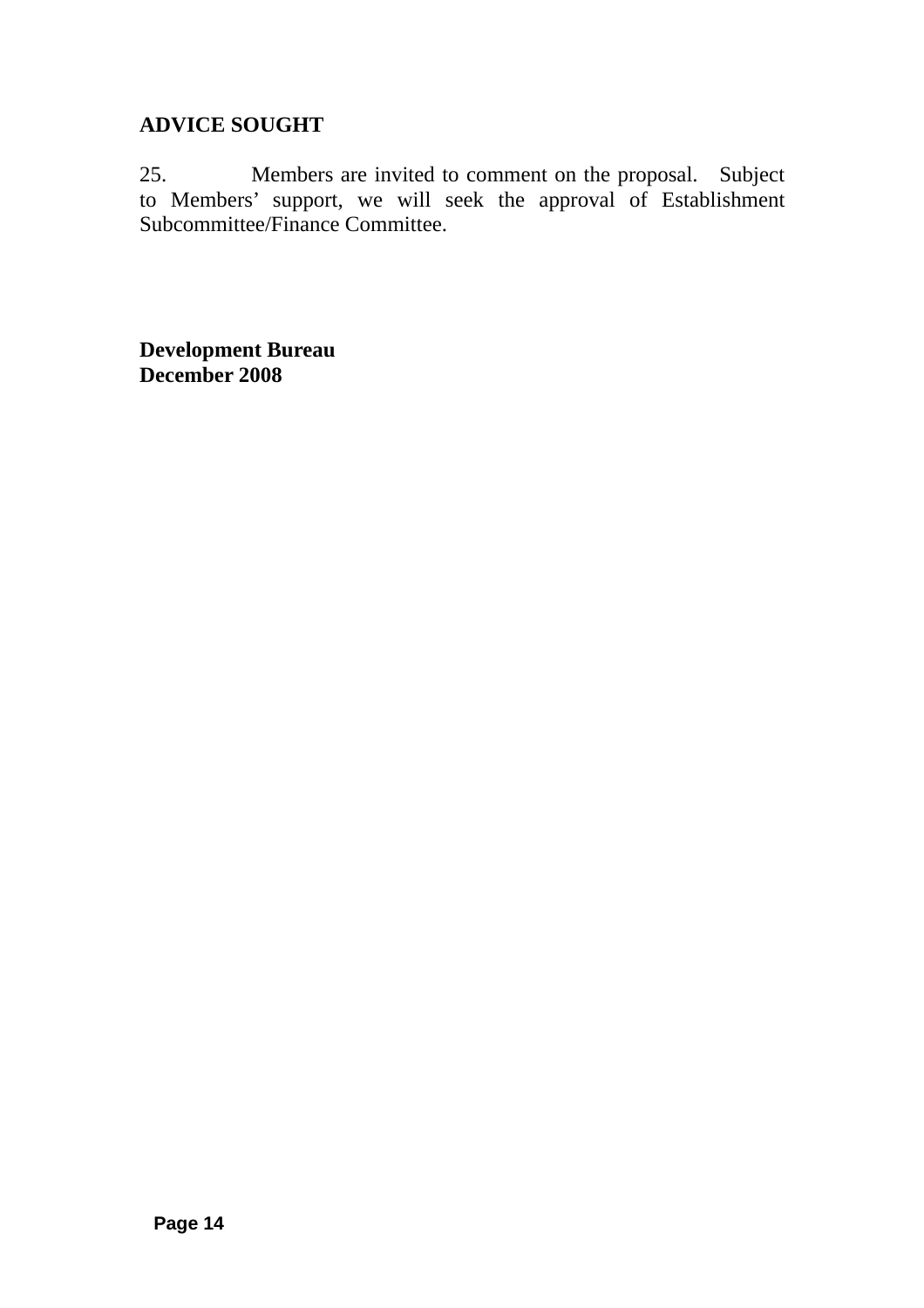#### **Annex 1**

## **Proposed Job Description of the Post of Principal Assistant Secretary (Harbour)**

Rank : Administrative Officer Staff Grade C (D2)

Responsible to : Deputy Secretary (Planning and Lands)1 (DS(PL)1)

- 1. Provide policy input to all harbour-related planning and land matters.
- 2. Provide support to the Harbour-front Enhancement Committee (HEC), a high-level advocacy committee on planning, land uses and developments along the existing and new harbourfront of Victoria Harbour.
- 3. Oversee the operation of and provide support to the Sub-committee on Harbour Plan Review, Task Group on Urban Design Study for the New Central Harbourfront and Task Group on Management Model for the Harbourfront and other sub-committees/task groups as may be formed under HEC.
- 4. Identify short, medium and long term harbourfront enhancement initiatives and co-ordinate and monitor their implementation, including the identification of works and management agents, with Government departments and any other concerned parties, amongst others. One major project coming on stream will be the implementation of the recommendations of the Urban Design Study for the New Central **Harbourfront**
- 5. Spearhead and promote active engagement with stakeholders and the public, including HEC, District Councils and any interested bodies during different stages of the harbourfront enhancement initiatives and report on progress to HEC and its Sub-committee and Task Groups as appropriate;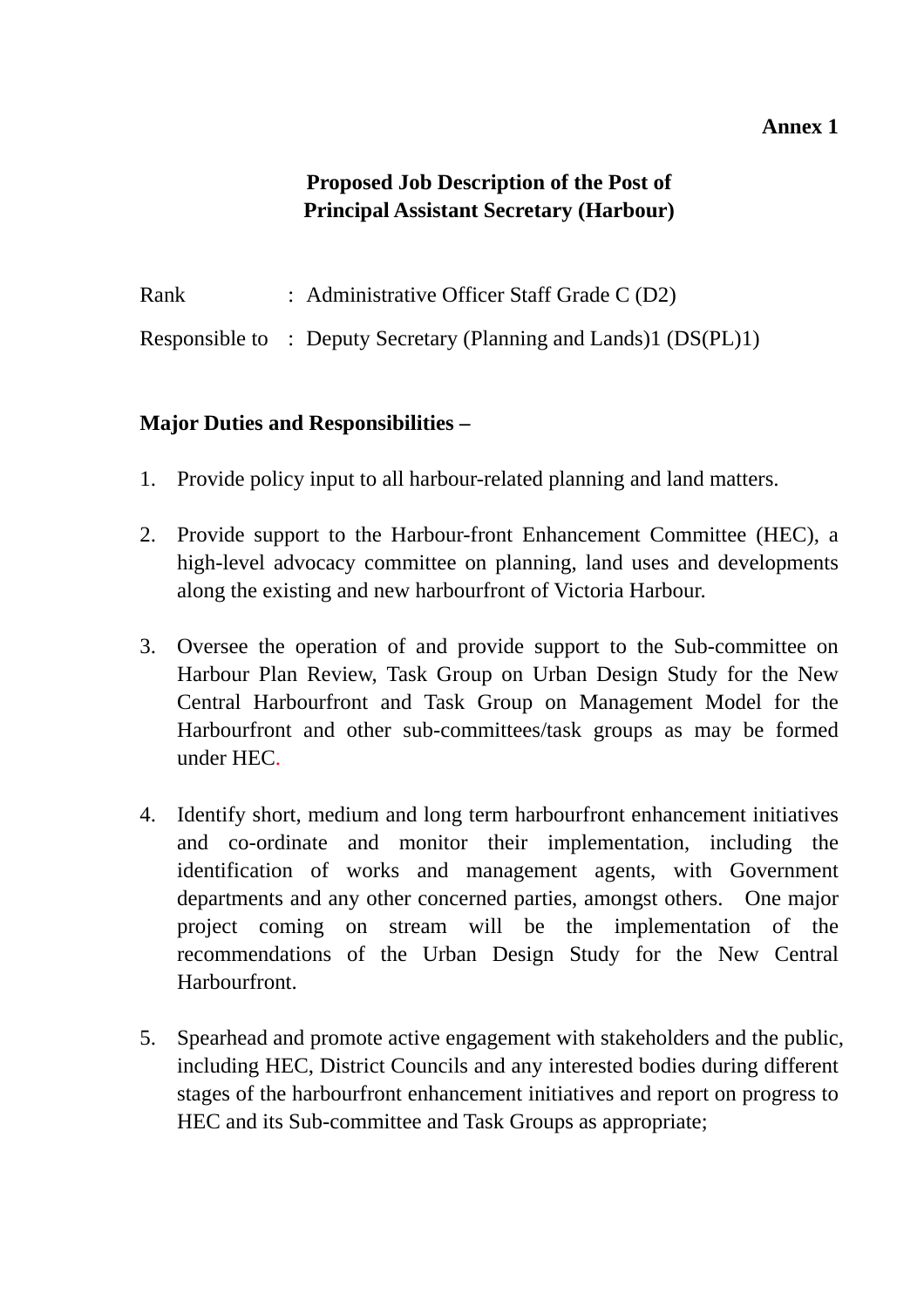- 6. Process and co-ordinate submissions on harbour-related issues to the Legislative Council Panel and its Sub-committee on Harbourfront Planning, the Public Works Sub-committee, the Finance Committee and concerned District Councils; and
- 7. Oversee the operation the Town Planning Appeal Board.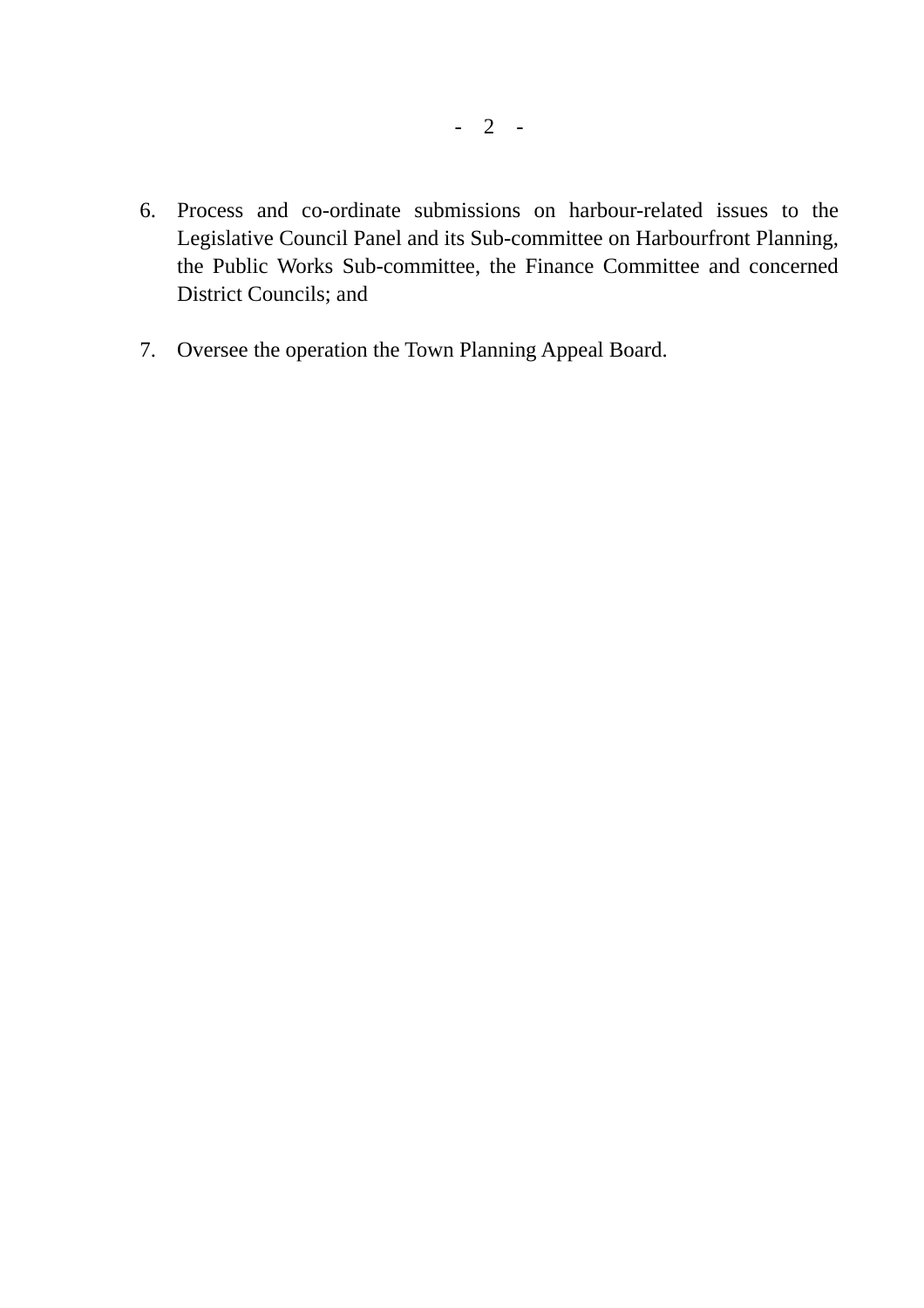#### **Annex 2**

#### **Proposed Job Description of the Post of Principal Assistant Secretary (Planning and Lands) 5**

- Rank : Government Town Planner (D2)
- Responsible to : Deputy Secretary (Planning and Lands)1 (DS(PL)1)]

- 1. Assist in formulating strategies and policies, co-ordinating with relevant bureaux and departments in facilitating cross-boundary planning and infrastructure developments, and handling issues arising from Guangdong/Hong Kong (HK) Joint Conference and Pan Pearl River Delta (PRD) Region co-operation.
- 2. Co-ordinate with the Planning Department to ensure smooth operation of the Co-ordinating Committee on Cross-boundary Infrastructure Development (chaired by the Chief Secretary for Administration) and the HK-–Shenzhen (SZ) Joint Task Force (JTF) on Boundary District Development (co-chaired by the Secretary for Development and the Executive Vice Mayor of the SZ Municipality Government), and to provide secretariat support to the Working Group on Mode of Development of the Lok Ma Chau Loop (co-chaired by the Permanent Secretary for Development (Planning and Lands) and the Director-General of Development and Reform Bureau of the SZ Municipality Government) under the JTF.
- 3. Handle planning policy issues of major cross-boundary infrastructural projects such as the Guangzhou-SZ-HK Express Rail Link and the HK-SZ Airports Rail Link, and to monitor individual projects at the boundary areas, such as the Lok Ma Chau Loop, the Liantang/Heung Yuen Wai Control Point and any possible additional boundary crossing points.
- 4. Handle policy issues relating to the planning and engineering studies on the New Development Areas in North East New Territories and Hung Shui Kui, the land use planning studies on land to be released from the Frontier Closed Area (FCA), and the enhancement of the Shau Tau Kok area retained in the FCA.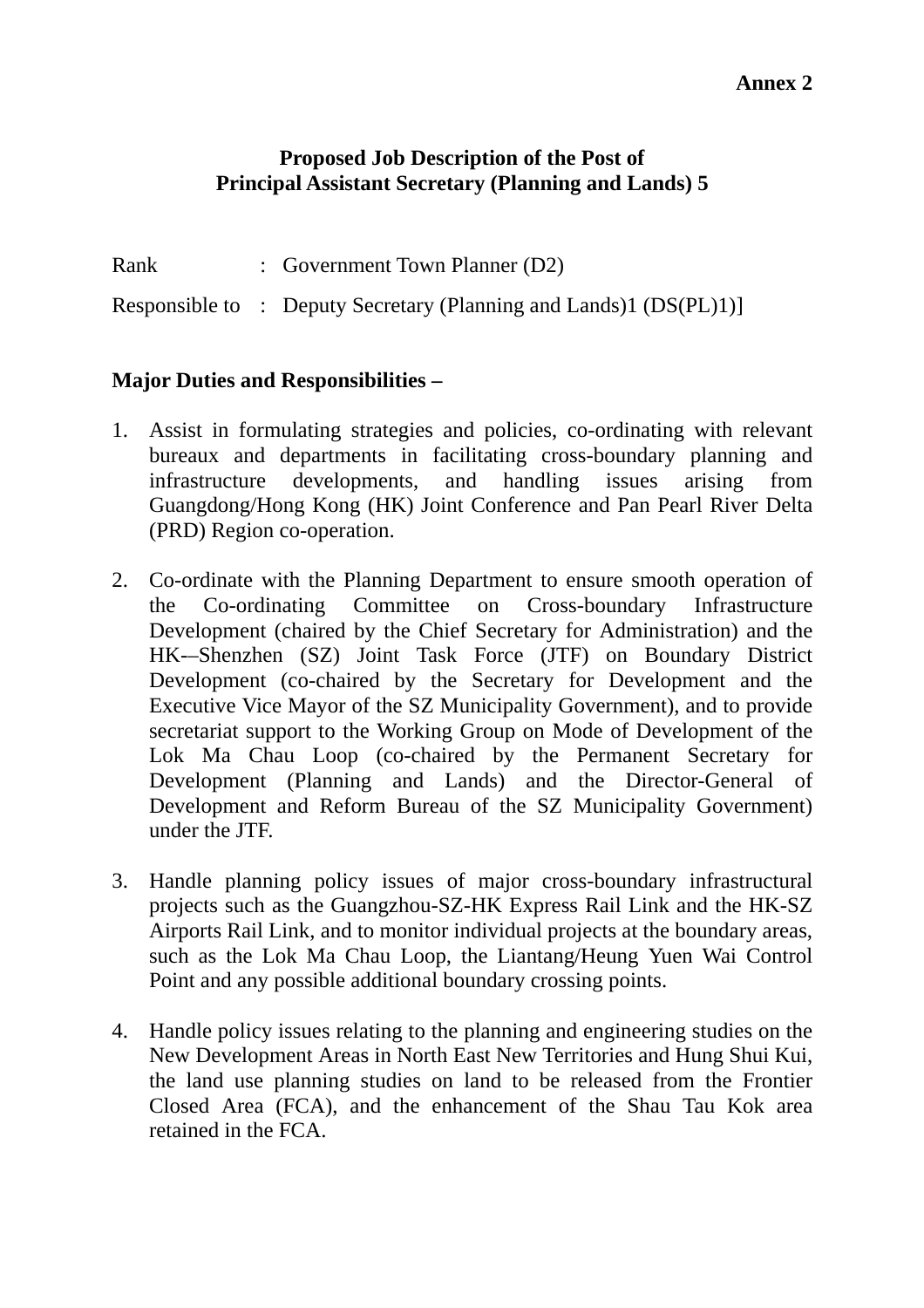- 5. Initiate, co-ordinate and monitor, where necessary, public engagement exercises in relation to the planning of the cross-boundary infrastructural projects and the studies as mentioned in item 4 above.
- 6. Assist in taking forward the proposals and monitoring their implementation under the "HK 2030 Study", which has translated the vision of position HK as Asia's world city into specific planning goals and objectives.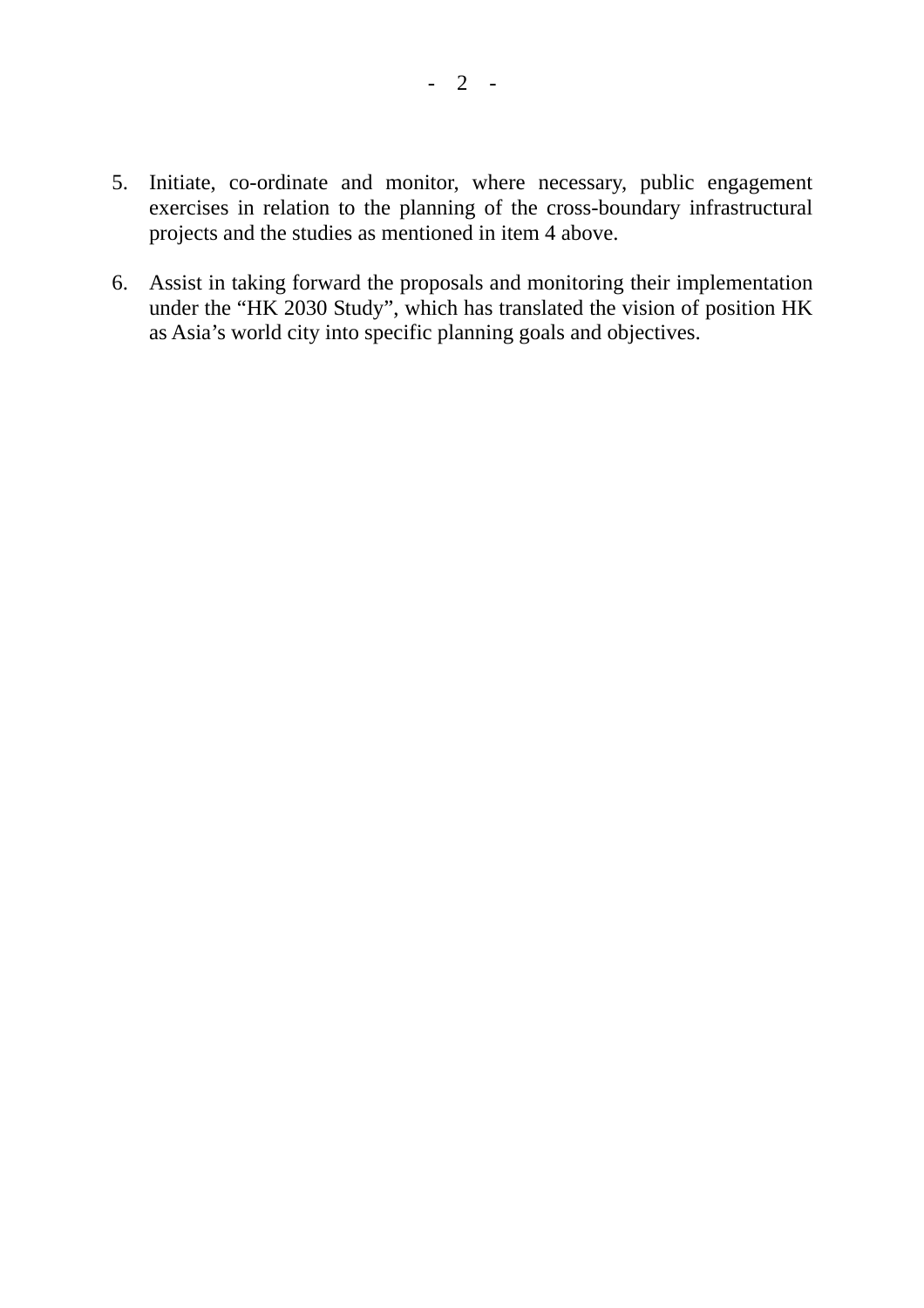#### Legend

| AOSGA1       | Administrative Officer Staff Grade A1 |
|--------------|---------------------------------------|
| AOSGB1       | Administrative Officer Staff Grade B1 |
| <b>AOSGB</b> | Administrative Officer Staff Grade B  |
| AOSGC        | Administrative Officer Staff Grade C  |
| <b>GTP</b>   | <b>Government Town Planner</b>        |
| <b>PEO</b>   | Principal Executive Officer           |

# **Existing Organisation Chart of the Planning and Lands Branch of the Development Bureau**



\* Supernumerary post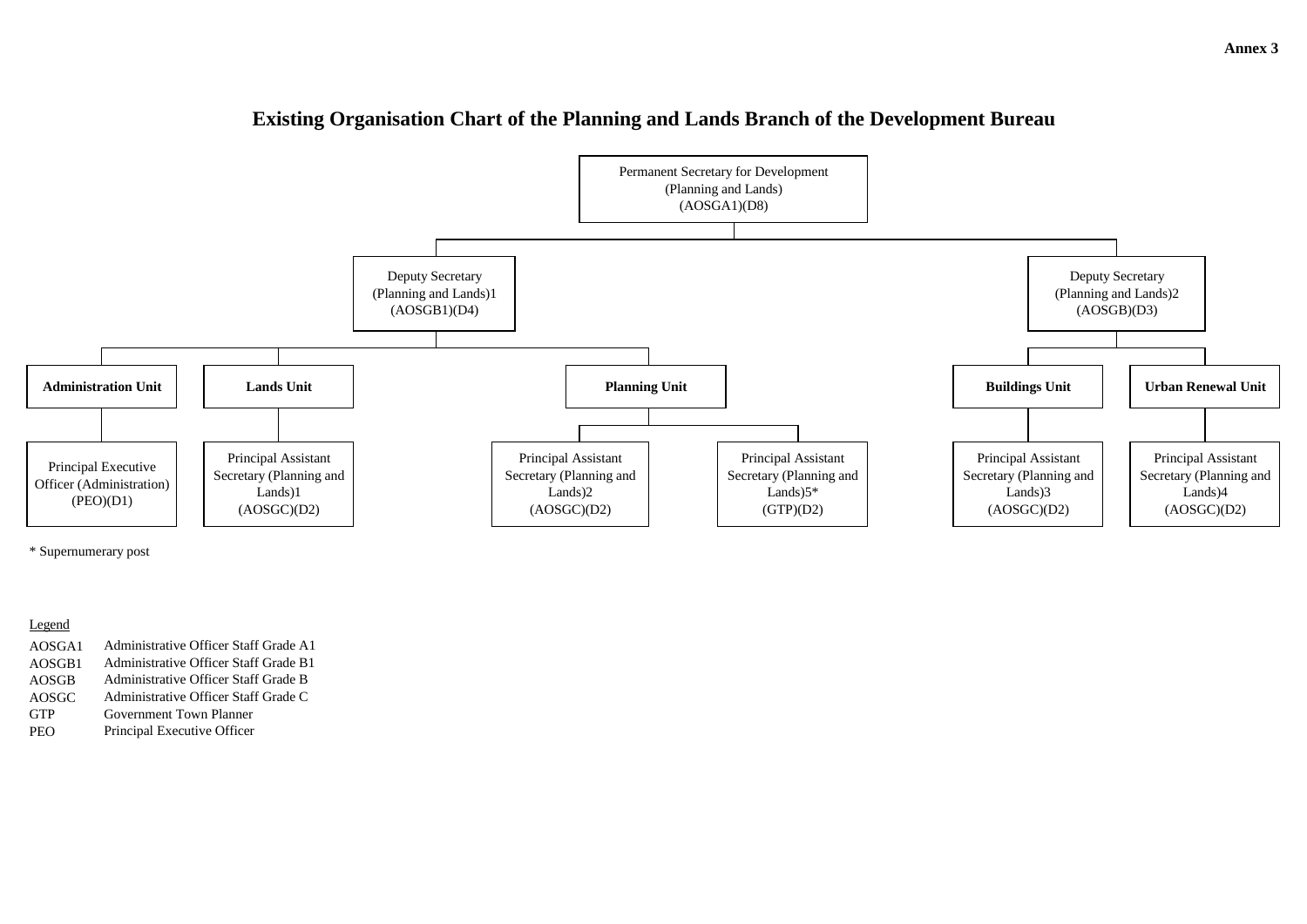Legend

Proposed Administrative Officer Staff Grade C and Government Town Planner posts.

# **Proposed Organisation Chart of the Planning and Lands Branch of the Development Bureau**

| AOSGA1       | Administrative Officer Staff Grade A1 |
|--------------|---------------------------------------|
| AOSGB1       | Administrative Officer Staff Grade B1 |
| <b>AOSGB</b> | Administrative Officer Staff Grade B  |
| AOSGC        | Administrative Officer Staff Grade C  |
| <b>GTP</b>   | Government Town Planner               |
| <b>PEO</b>   | Principal Executive Officer           |



## **Annex 4**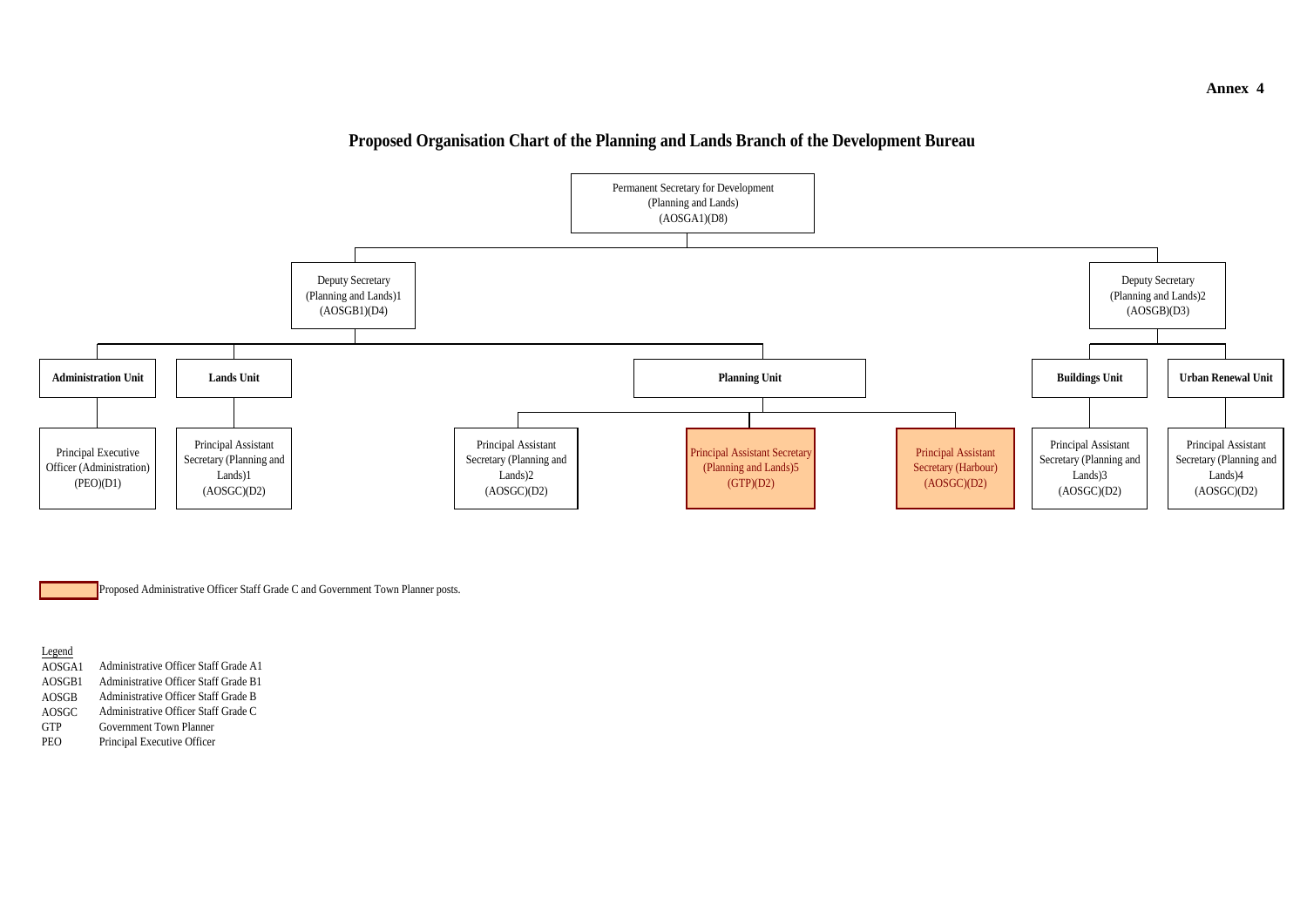#### **Annex 5**

## **Existing Job Description of the Post of Principal Assistant Secretary (Planning and Lands) 2**

Rank : Administrative Officer Staff Grade C (D2)

Responsible to : Deputy Secretary (Planning and Lands)1 [DS(PL)1]

- 1. Provide policy input to the amendment of the Town Planning Ordinance and oversee the progress of the 2003 Town Planning Amendment Bill.
- 2. Provide policy input to and oversee progress of the various planning studies concerning long term territorial development, sub-regional development, and other subjects which are sector- or district-specific, including harbourfront development.
- 3. Provide policy input to and oversee progress of major development projects such as the South East Kowloon Reclamation, Central Reclamation Phase III, Wanchai Development Phase II and the New Development Areas in the New Territories.
- 4. Process and coordinate development- and planning-related PWSC and FC submissions, including the presentation of papers at LegCo discussions and the lobbying for support from LegCo Members.
- 5. Provide policy input to the effort on establishing closer links with the Mainland on planning matters.
- 6. Provide secretariat support to the Committee on Planning and Land Development.
- 7. Provide support to the Harbour-front Enhancement Committee (HEC) and oversee the operation of and provide support to the Sub-committee on Harbour Plan Review, Task Group on Urban Design Study for the New Central Harbourfront and Task Group on Management Model for the Harbourfront under HEC.
- 8. Housekeeping of Planning Department.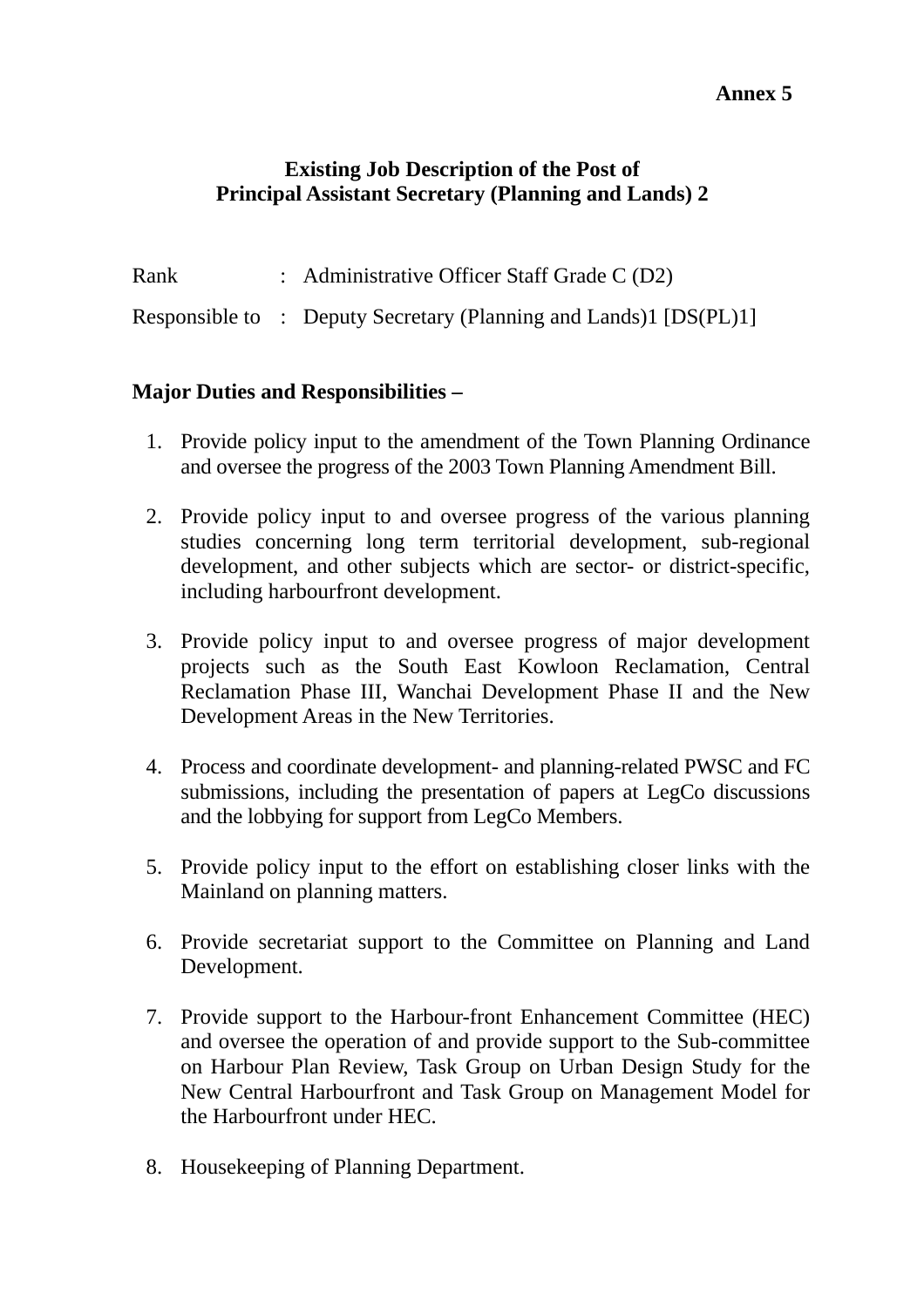## **Revised Job Description of the Post of Principal Assistant Secretary (Planning and Lands) 2**

Rank : Administrative Officer Staff Grade C (D2)

Responsible to : Deputy Secretary (Planning and Lands)1 [DS(PL)1]

- 1. Provide policy input to and oversee planning studies concerning territorial development, sub-regional development, and other sector- or district-specific development projects.
- 2. Provide policy input to and oversee the progress of the implementation of the Town Planning Ordinance, covering both the town planning process and enforcement issues.
- 3. Provide policy input to and oversee progress of major development projects such as Central Reclamation Phase III and Wanchai Development Phase II.
- 4. Provide planning policy input to major infrastructural projects or public facilities with significant land use implications such as the West Kowloon Reclamation Area, South Island Line, Sha Tin to Central Link, the HK Zhuhai Macao Bridge and Guangzhou-SZ-HK Express Rail Link (in the urban areas).
- 5. Provide secretariat support to the Committee on Planning and Land Development.
- 6. Service the Co-ordinating Committee on Potentially Hazardous Installation and prepare Orders under the Hong Kong Airport (Control of Obstructions) Ordinance, the creation of easements in or over land under the Electricity Networks (Statutory Easements) Ordinance and the adaptation of the Occupiers Liability Ordinance.
- 7. Process and coordinate development- and planning-related PWSC and FC submissions, including the presentation of papers at LegCo discussions and the lobbying for support from LegCo Members.
- 8. Housekeeping of Planning Department.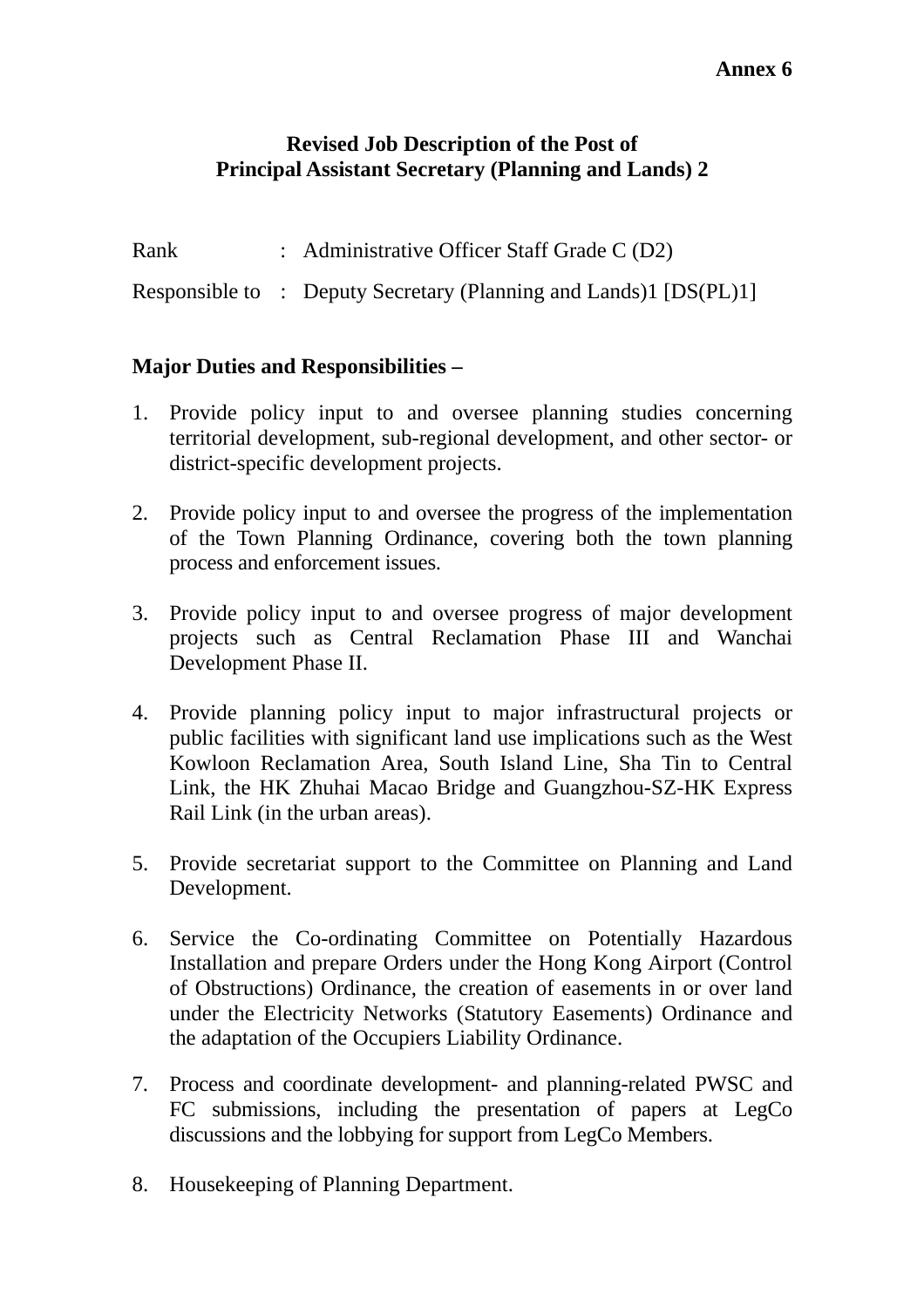## **Existing Job Description of the Post of Principal Assistant Secretary (Planning and Lands) 1**

Rank : Administrative Officer Staff Grade C (D2)

Responsible to : Deputy Secretary (Planning and Lands)1 [DS(PL)1]

- 1. Policy formulation relating to land resumption/clearance, compensation, land supply/disposal (e.g. property market stabilization measures).
- 2. Dealing with LegCo and District Councils on the implementation of land policy matters, e.g. attendance at case conference, LegCo Panel/FC Meetings.
- 3. Overseeing the implementation of land administration matters by Lands Department, e.g. dealing with land disputes, commenting on land premium assessments.
- 4. Boards and committees: to attend meetings and follow up on land matters raised e.g. the Land and Building Advisory Committee, the Bureau's Liasion meeting with Heung Yee Kuk, Coordinating Committee on Potentially Hazardous Installations.
- 5. To manage the Lands Unit to ensure its efficient operation; and to be responsible for housekeeping duties relating to Lands Department.